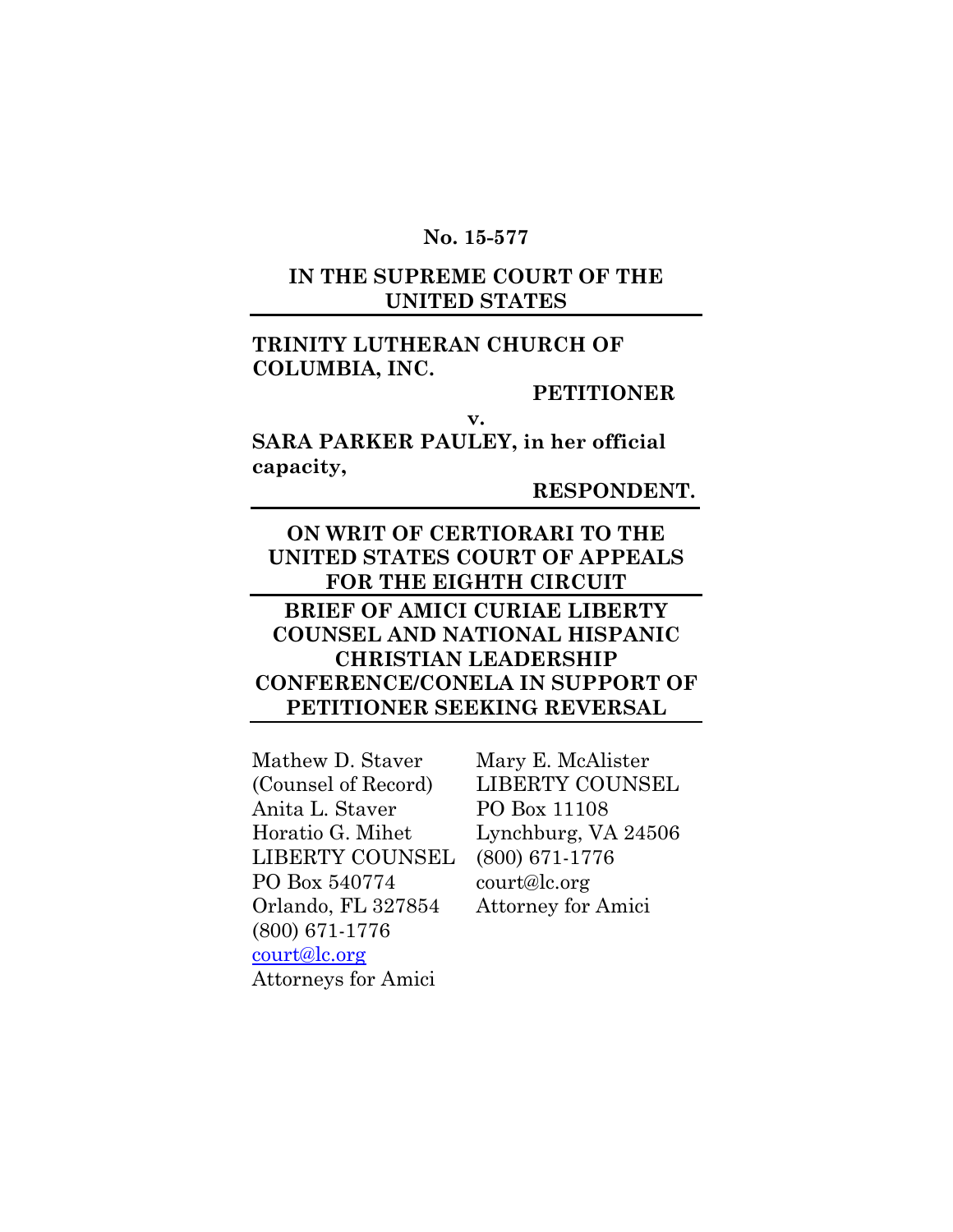#### **TABLE OF CONTENTS**

# **TABLE OF AUTHORITIES......................... iii INTEREST OF AMICI.................................... 1 INTRODUCTION AND SUMMARY OF ARGUMENT..................................................... 3 LEGAL ARGUMENT ...................................... 4 I. EXCLUDING TRINITY LUTHERAN'S DAY CARE CENTER FROM A NEUTRAL GRANT PROGRAM VIOLATES THE FREE EXERCISE CLAUSE AND DISREGARDS THIS COURT'S PRECEDENTS AND DECADES OF PUBLIC/PRIVATE PARTNERSHIPS THAT EFFECTIVELY MEET COMMUNITY NEEDS IN WAYS THAT ARE COMPATIBLE WITH THE FIRST AMENDMENT............................................... 4 A. For More Than A Century, Communities Have Enjoyed A Social Welfare Safety Net Built Through The Cooperation Of Religious Organizations And Governmental Agencies...................................................... 5**

**B. This Court Has Established That Excluding Faith-Based Organizations From Neutrally Available Government**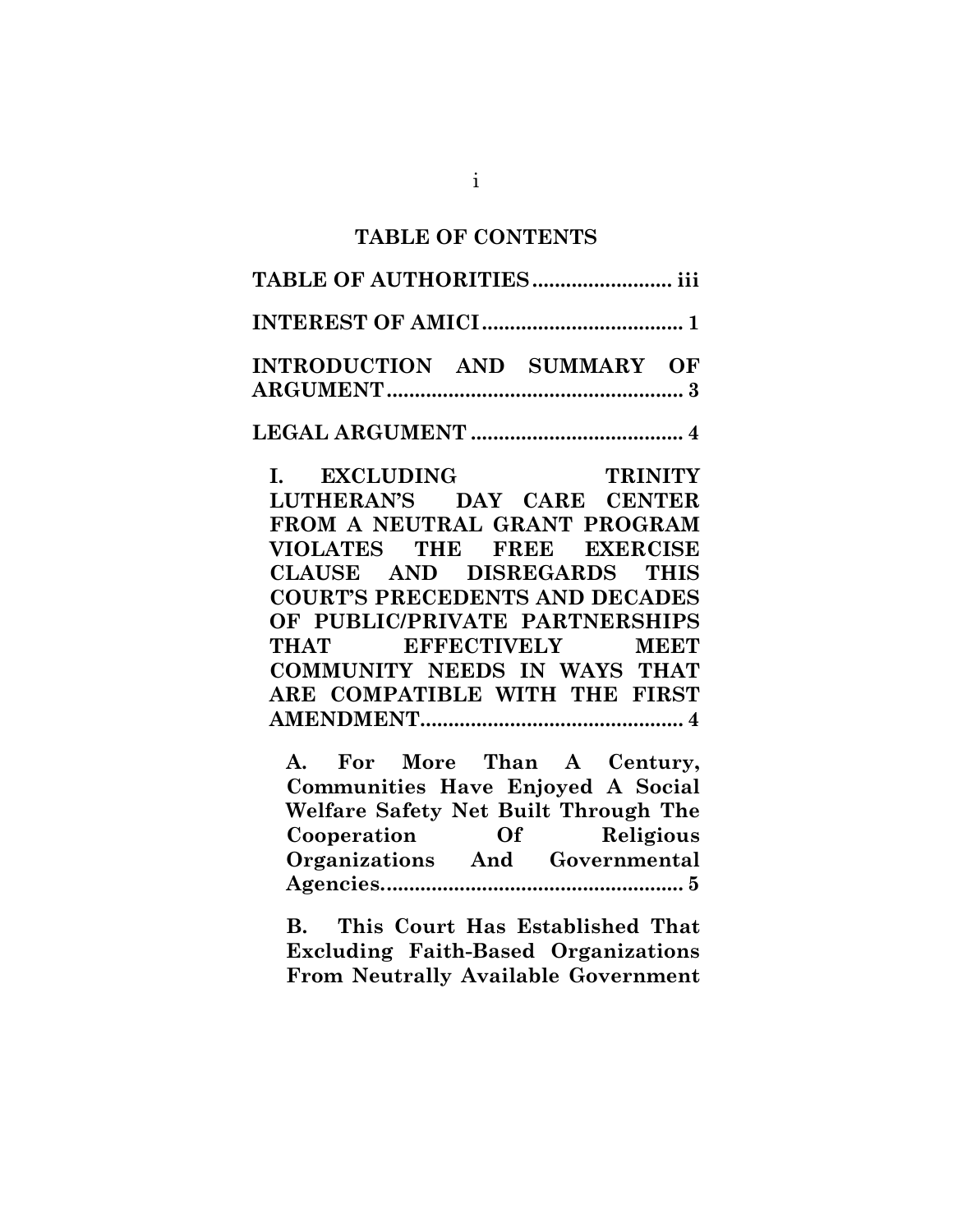**Benefits Used for Non-Sectarian Purposes Violates the Free Exercise Clause........................................................ 10**

**C. Carried To Its Logical Conclusion, Respondent's Denial Of Grant Funding Would Strip Faith-Based Organizations Of Public Safety Protection And Other Public Services. ...................................... 18**

**II. PROVIDING TRINITY LUTHERAN EQUAL ACCESS TO NEUTRALLY AVAILABLE GRANT FUNDS WILL COMPORT WITH THIS COURT'S FREE SPEECH JURISPRUDENCE AND PREVENT IMPERMISSIBLE DISCRIMINATION ON THE BASIS OF RELIGION................................................... 23**

**A. Applying An Equal Access Paradigm Would Promote Religious Neutrality................................................. 23**

**B. Protection From Government Hostility Toward Religion Is Critical In Free Exercise Analysis.......................... 29**

**C. Protection From Government Hostility Toward Religious Viewpoint Is Integral To Free Speech Analysis.. 31**

**CONCLUSION ............................................... 39**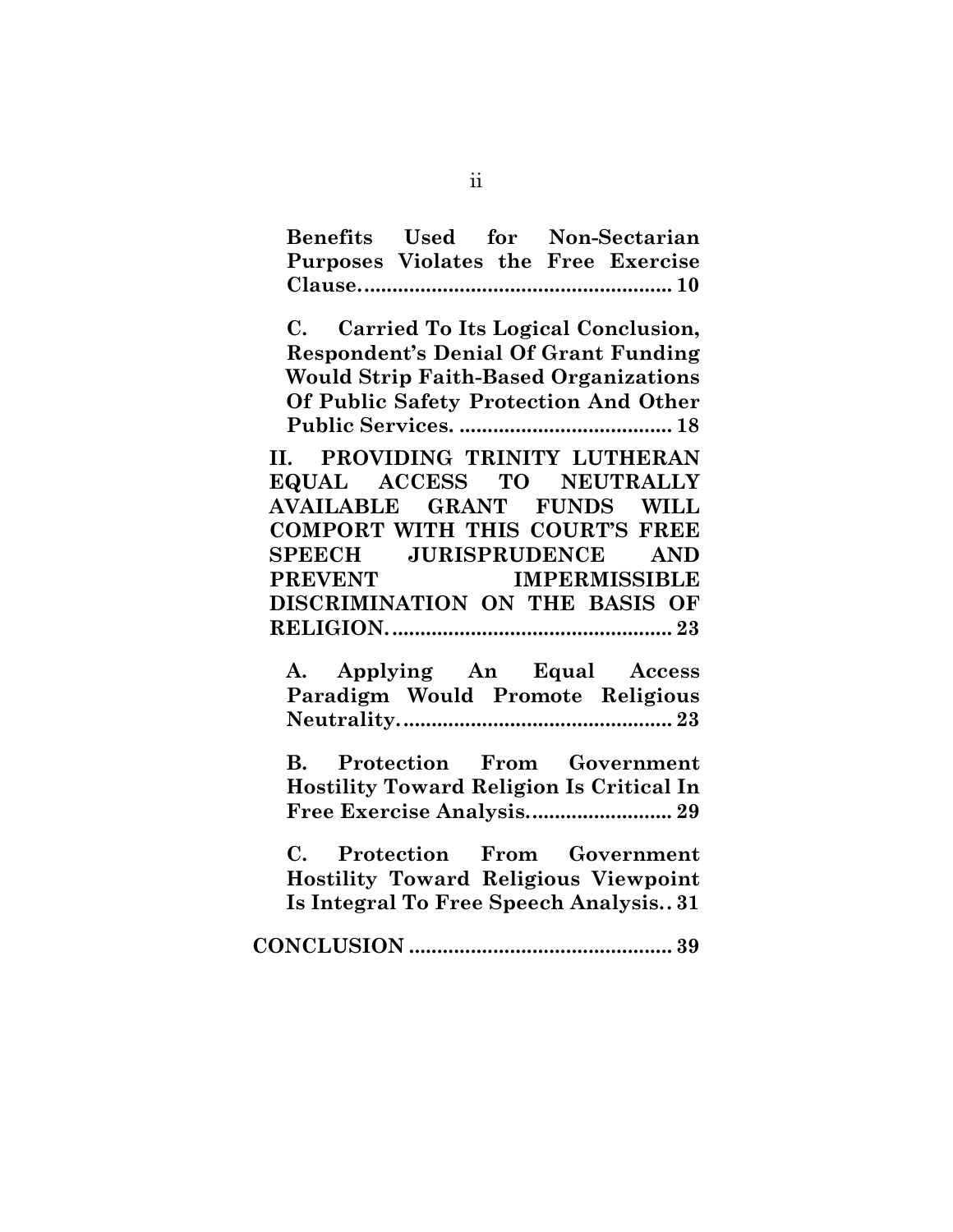#### **TABLE OF AUTHORITIES**

# **Cases** *Board of Education v. Allen*, 392 U.S. 236 (1968)................................. 12, 21 *Bowen v. Kendrick,*  487 U.S. 589 (1988)................................. 17, 18 *Bradfield v. Roberts,*  175 U.S. 291 (1899)................................. 10, 11 *Church of the Lukumi Babalu Aye, Inc. v. City of Hialeah*, 508 U.S. 520 (1993)................................. 30, 31 *City Council of Los Angeles v. Taxpayers for Vincent*, 466 U.S. 789 (1984)....................................... 33 *Cornelius v. NAACP Legal Defense & Education Fund* 473 U.S. 788 (1985)....................................... 32 *Employment Div., Dept. of Human Resources of Oregon v. Smith,*  494 U.S. 872 (1990)................................. 29, 30 *Everson v. Bd. of Ed*. of Ewing Twp., 330 U.S. 1 (1947).....................11-13, 19-21, 34 *Falwell v. Miller,*  203 F.Supp.2d 624 (W.D. Va. 2002)............. 15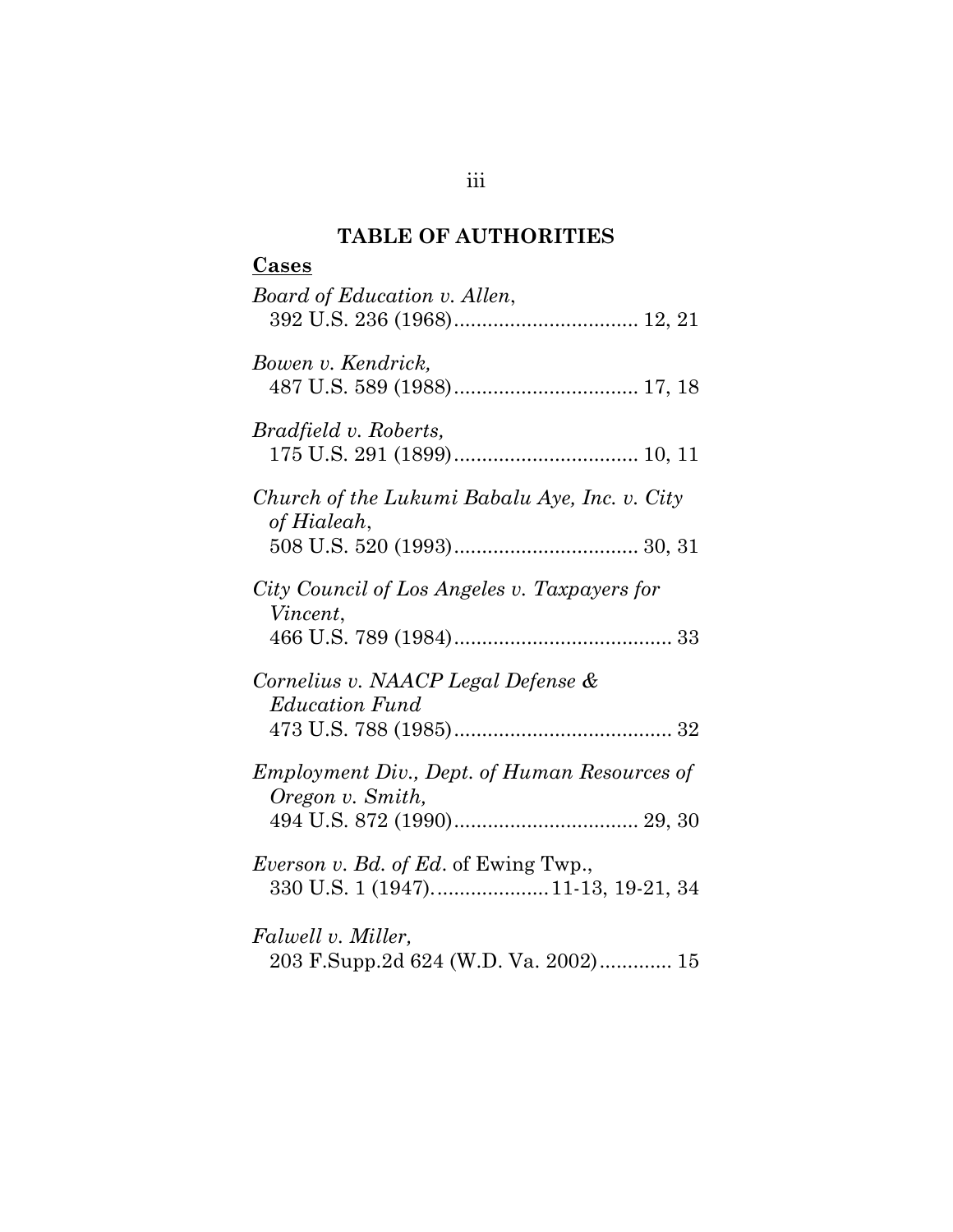| Good News Club v. Milford Central School,                                                      |
|------------------------------------------------------------------------------------------------|
| Lamb's Chapel v. Ctr. Moriches Union Free<br>School District,                                  |
| Larson v. Valente,                                                                             |
| McDaniel v. Paty,                                                                              |
| Mitchell v. Helms,                                                                             |
| Roemer v. Bd. of Pub. Works of Maryland,                                                       |
| Rosenberger v. Rector & Visitors of Univ. of<br>Virginia,<br>515 U.S. 819 (1995) 24, 31, 34-36 |
| Sherbert v. Verner,                                                                            |
| <i>Wallace v. Jaffree,</i>                                                                     |
| Walz v. Tax Commission,                                                                        |
| Widmar v. Vincent,                                                                             |

iv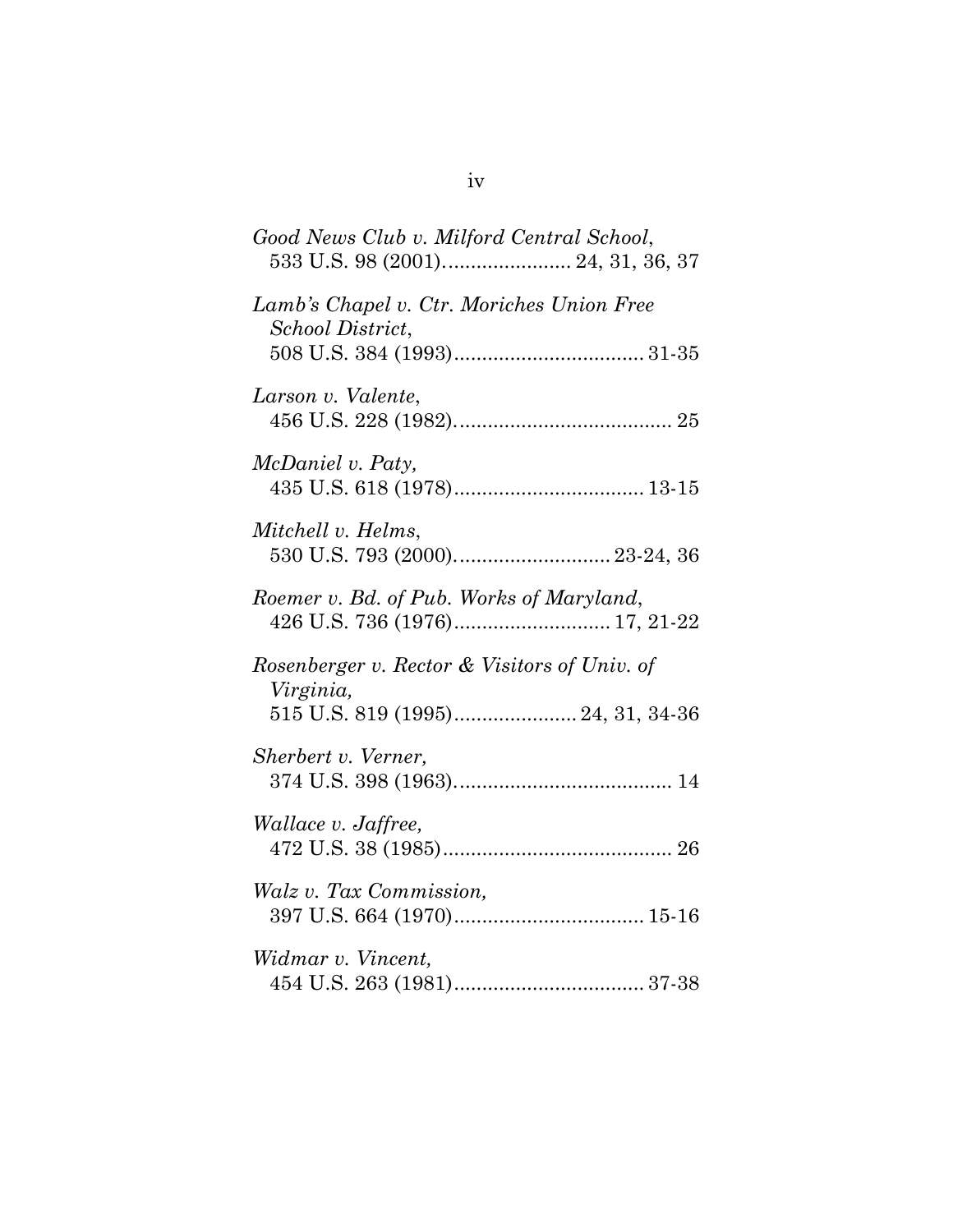| Witters v. Washington Dept. of Services for the |
|-------------------------------------------------|
| Blind,<br>474 U.S. 481 (1986) 16-17, 34-35      |
| Zobrest v. Catalina Foothills School District,  |
| <b>Other Authorities</b>                        |
|                                                 |

| American Jewish Congress, Report of Task            |
|-----------------------------------------------------|
| Force on Public Funding of Jewish Social            |
|                                                     |
| Eugene Volokh, Equal Treatment Is Not               |
| Establishment, 13 NOTRE DAME J.L. ETHICS            |
| & PUB. POL'Y 341 (1999).  25-27                     |
| John P. Scully, Unifying The First Amendment:       |
| Free Exercise, The Provision Of Subsidies,          |
| And A Public Forum Equivalent, 54 DEPAUL            |
|                                                     |
| Scott W. Allard, Access and Stability:              |
| Comparing Faith-based and Secular                   |
| <i>Nonprofit Service Providers, (2007).  6, 8-9</i> |
| Simpson, Friend of the Poor: Salvation Army's       |

*Job Is Growing Tougher As Cries for Help Rise*, WALL ST. J. at sec. 1, p. 1 (Dec. 21, 1987) ......................................................................... 9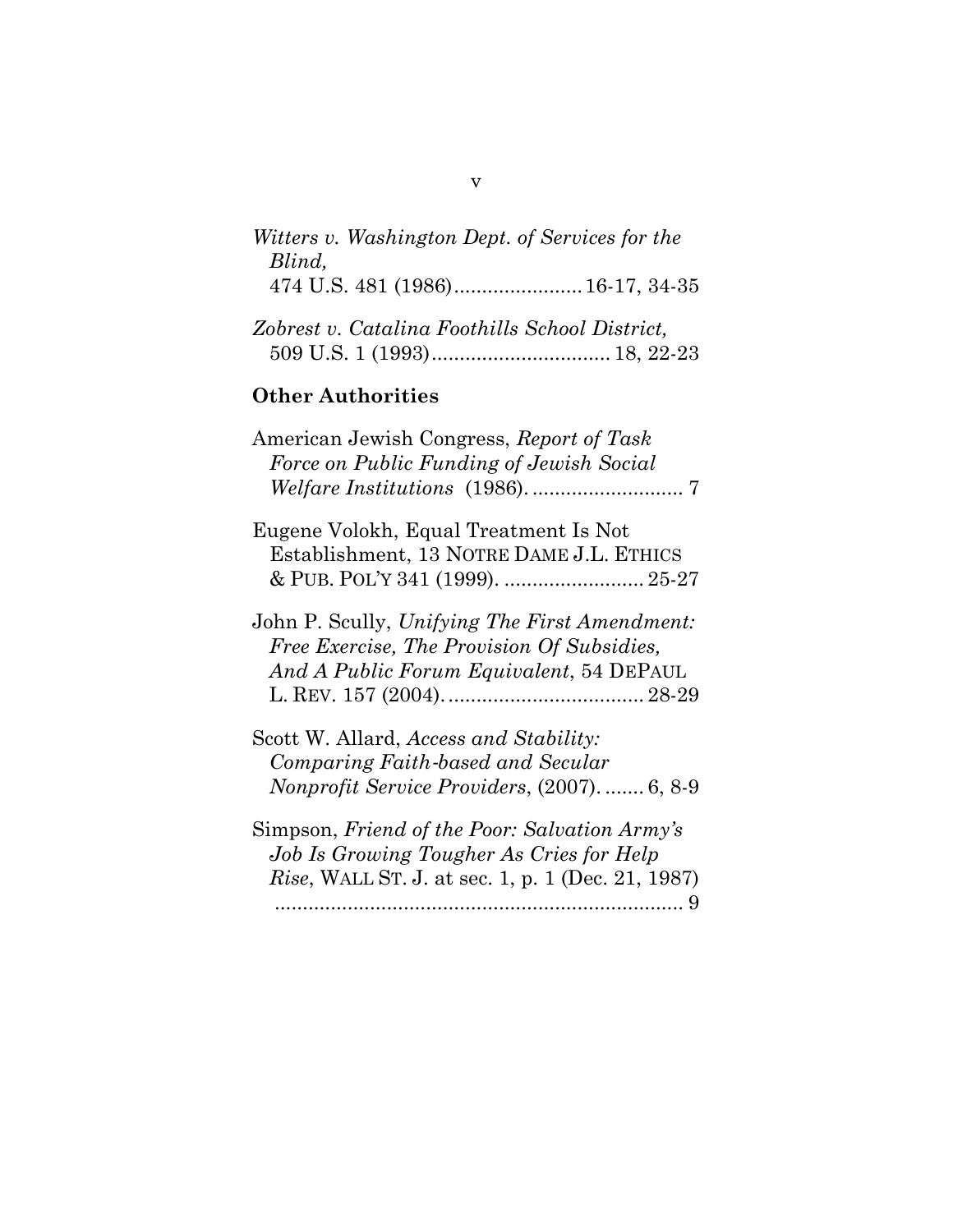Stuart J. Lark, *Equal Treatment for Religious Expression After Colorado Christian University v. Weaver*, 10 ENGAGE: J. FEDERALIST SOC'Y PRAC. GROUPS 121 (2009)

....................................................................... 24

Thomas W. Pickrell & Mitchell A. Horwich, *Religion As An Engine Of Civil Policy: A Comment On The First Amendment Limitations On The Church-State Partnership In The Social Welfare Field,* 44 LAW & CONTEMPORARY PROBLEMS 111 (1981) ... 5-6, 9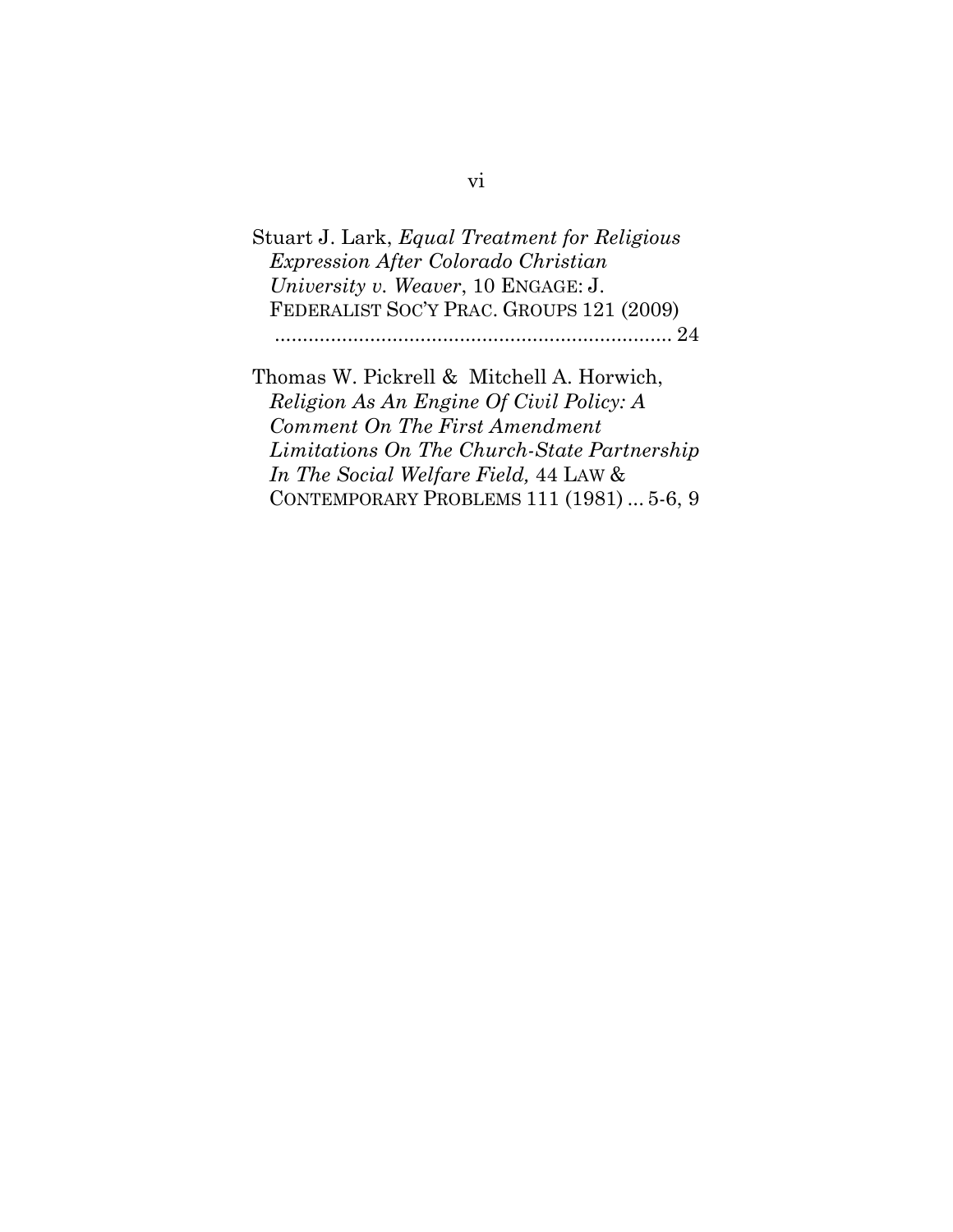#### **INTEREST OF AMICI[1](#page-7-0)**

Liberty Counsel is a civil liberties organization that provides education and legal defense on issues relating to religious liberty, the family and sanctity of life across the United States. Liberty Counsel is committed to upholding the historical understanding and protection of the rights to free speech and free exercise of religion, and to ensuring that those rights remain an integral part of the country's cultural identity. Liberty Counsel has represented countless individuals and organizations whose free exercise and free speech rights have been violated, and has developed a substantial body of information related to the history, ubiquity and importance of these rights to maintaining the fabric of freedom in the nation.

<span id="page-7-0"></span><sup>1</sup> Counsel for a party did not author this Brief in whole or in part, and no such counsel or party made a monetary contribution to fund the preparation or submission of this Brief. No person or entity, other than *Amici Curiae* or their counsel made a monetary contribution to the preparation and submission of this Brief. Petitioner has filed a blanket consent to the filing of Amicus Briefs in favor of either party or no party. Respondent has consented to the filing of this Brief and its written consent is being filed simultaneously with the Brief.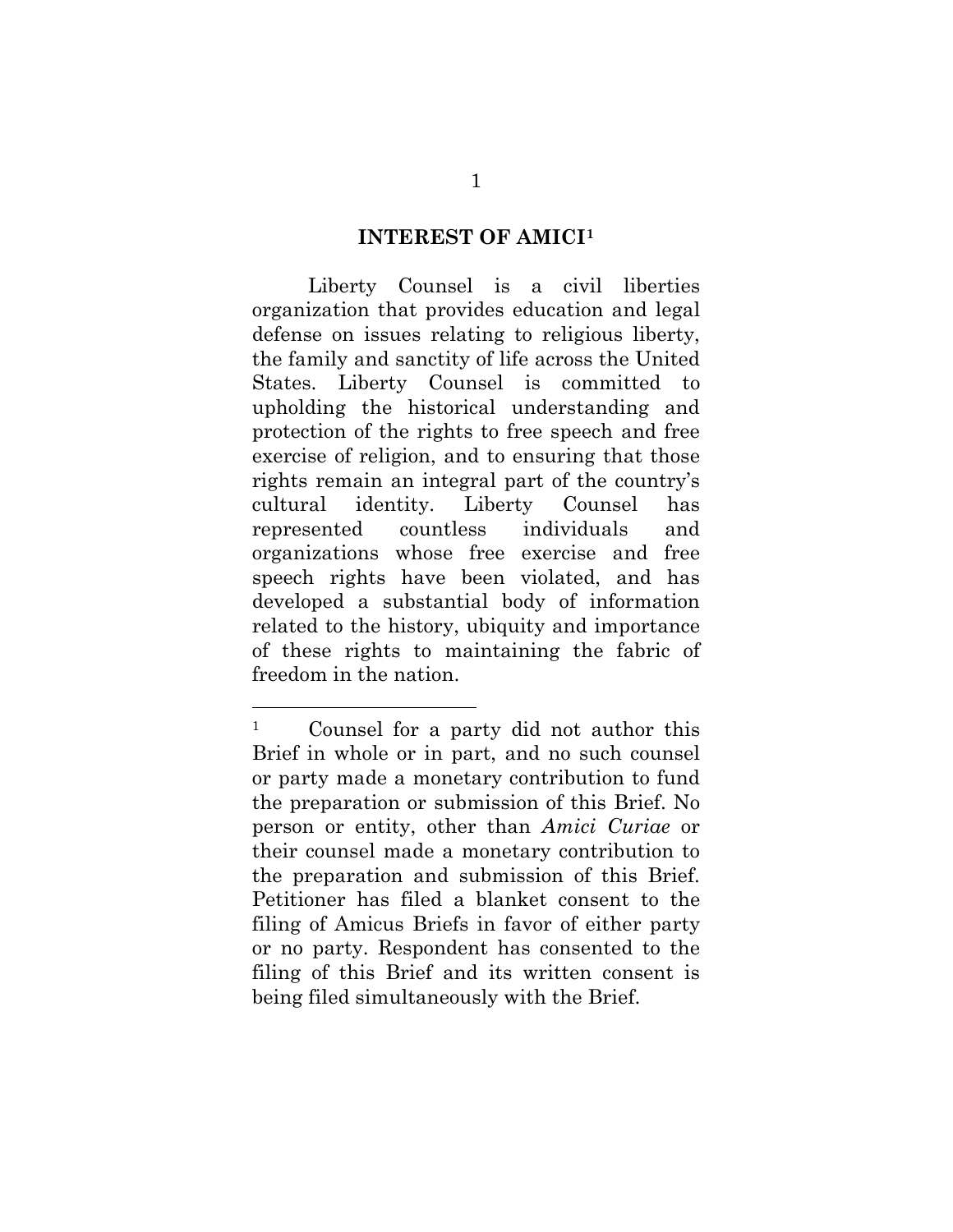The National Hispanic Christian Leadership Conference ("NHCLC") is America's largest Hispanic Christian evangelical organization. NHCLC was founded in 1995 and, on May 1, 2014, merged with Conela, a Latin America-based organization, to become NHCLC/Conela, representing more than 500,000 churches throughout the world. NHCLC/Conela member churches seek to serve their communities through programs and ministries that meet the physical, social and spiritual needs of their neighbors. In some cases this includes, as is the case with Trinity Lutheran Church, providing preschool and day care centers and playgrounds that are open to all. NHCLC/Conela believes in partnering with public agencies to provide resources and services that benefit the entire community in ways that neither the public agencies nor NHCLC/Conela members could do on their own. NHCLC/Conela is concerned that these valuable partnerships could be endangered by the Eighth Circuit decision in that it could lead to loss of opportunities for, and denial of equal access to, the people NHCLC/Conela's members serve.

Amici respectfully submit this Amicus Brief to assist this Court in evaluating Petitioner's Free Exercise claim.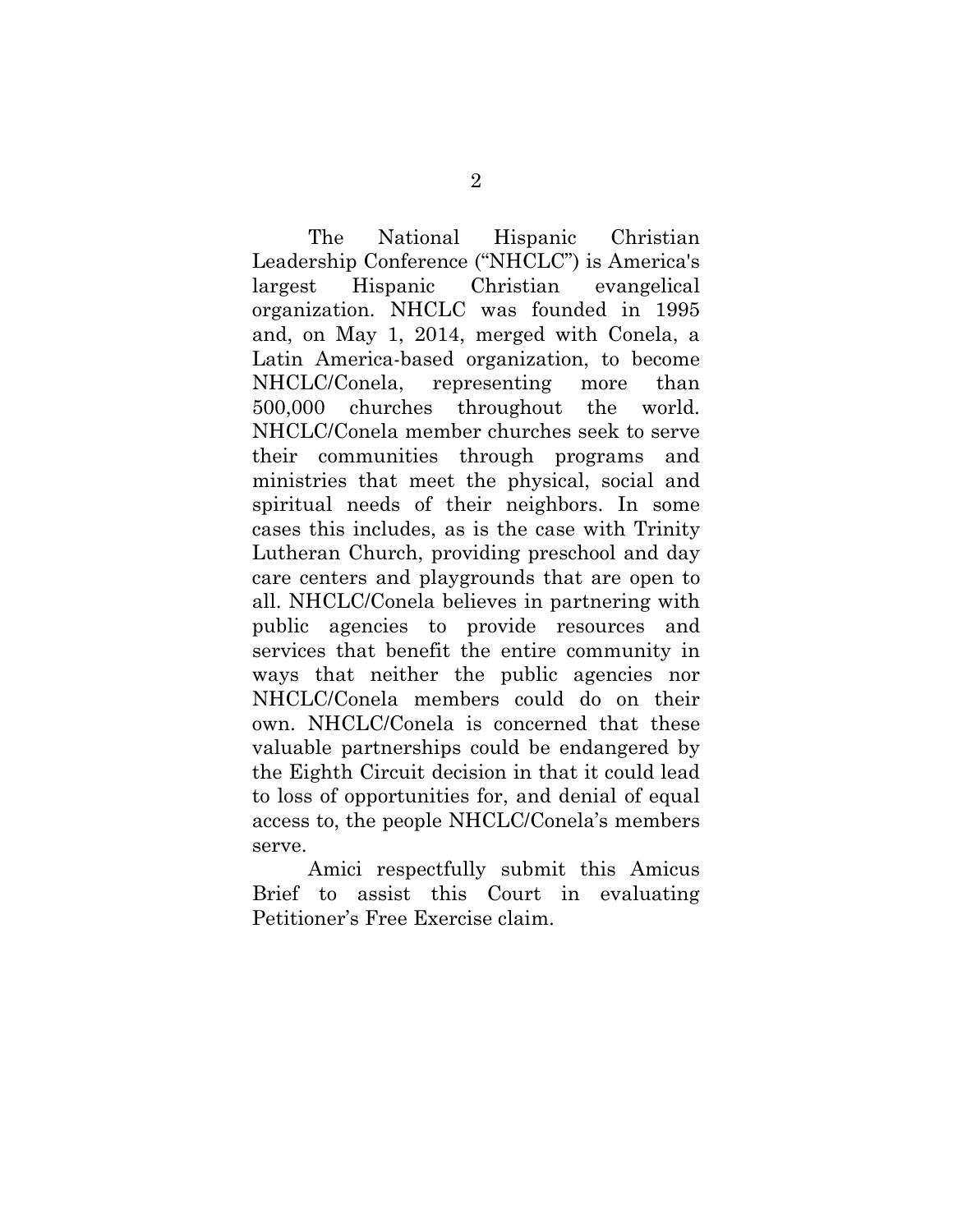## **INTRODUCTION AND SUMMARY OF ARGUMENT**

Are the children in the neighborhood surrounding Trinity Lutheran Church less deserving of a safe play space because their neighborhood playground happens to be owned by the church? Respondent believes so. Citing the misunderstood and misapplied mantra of "separation of church and state" as justification, Respondent denied Trinity Lutheran's request for a Scrap Tire Program grant solely because the church owns the property and Respondent feared that granting the request would constitute government aid to religion in violation of the Missouri Constitution.

Respondent's actions reflect a longstanding misconception that religious organizations must be quarantined from any contact with government funding or other benefits, even when, as is true here, the benefits are made available for purely secular functions, such as resurfacing a playground, and are distributed on the basis of neutral, objective criteria. This misconception marginalizes people like the children who use the playground for any distant association with a religious organization. More importantly, it displays the kind of hostility toward religion that this Court has long held incompatible with the First Amendment.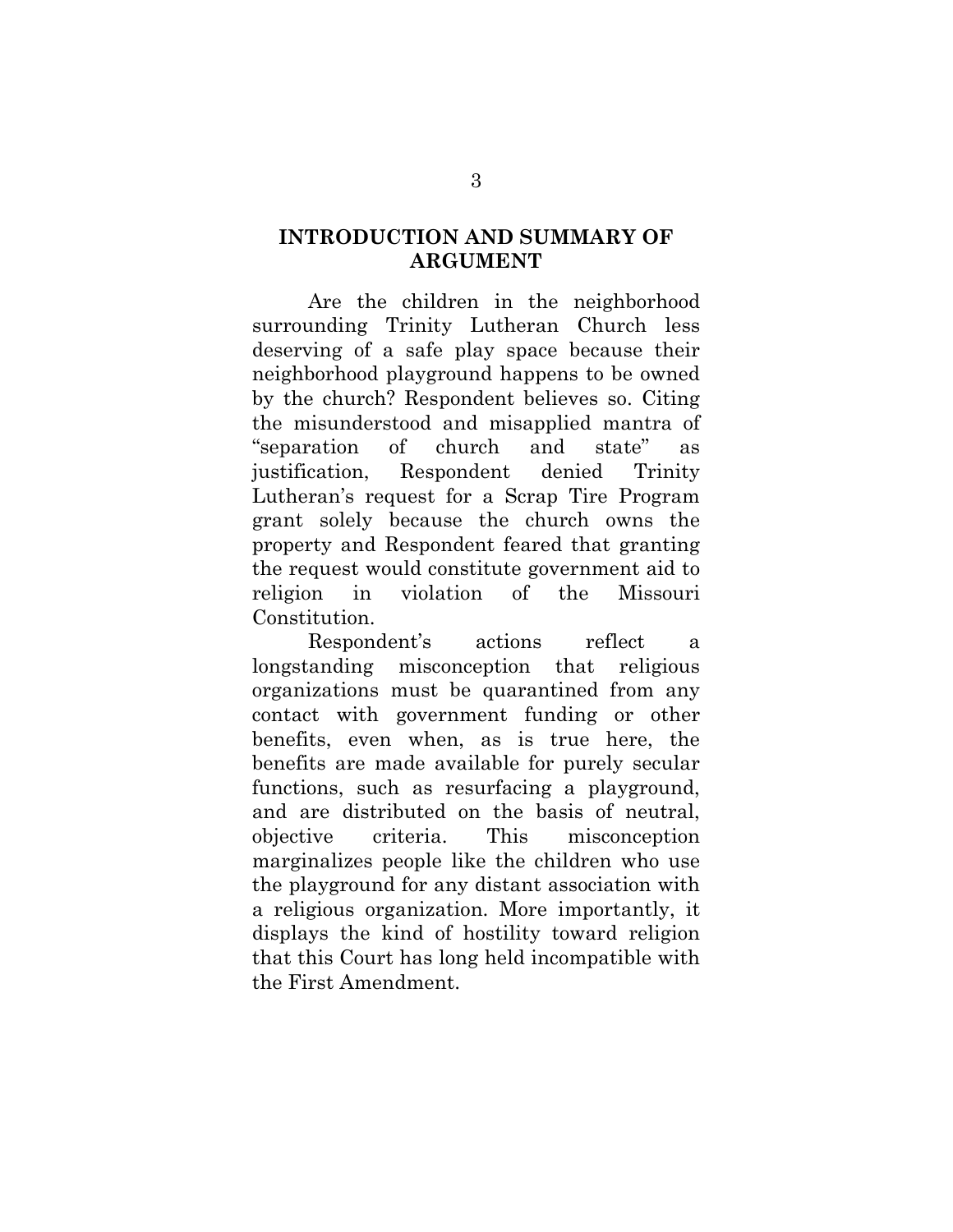For the reasons that follow, Respondent's discrimination against and denial of equal access to Trinity Lutheran violates the Free Exercise and Free Speech clauses of the Constitution, and should be reversed.

#### **LEGAL ARGUMENT**

**I. EXCLUDING TRINITY LUTHERAN'S DAY CARE CENTER FROM A NEUTRAL GRANT PROGRAM VIOLATES THE FREE EXERCISE CLAUSE AND DISREGARDS THIS COURT'S PRECEDENTS AND DECADES OF PUBLIC/PRIVATE PARTNERSHIPS THAT EFFECTIVELY MEET COMMUNITY NEEDS IN WAYS THAT ARE COMPATIBLE WITH THE FIRST AMENDMENT.** 

Like the carrier of a communicable disease, Trinity Lutheran Church has been excluded from fully participating in society for fear of passing on its "contagion." In this case, the "contagion" that threatens to "taint" the community is Trinity's status as a church. Despite placing fifth among forty-four applicants, Trinity Lutheran was denied, solely because it is a church, a grant that would have made the playground used by neighborhood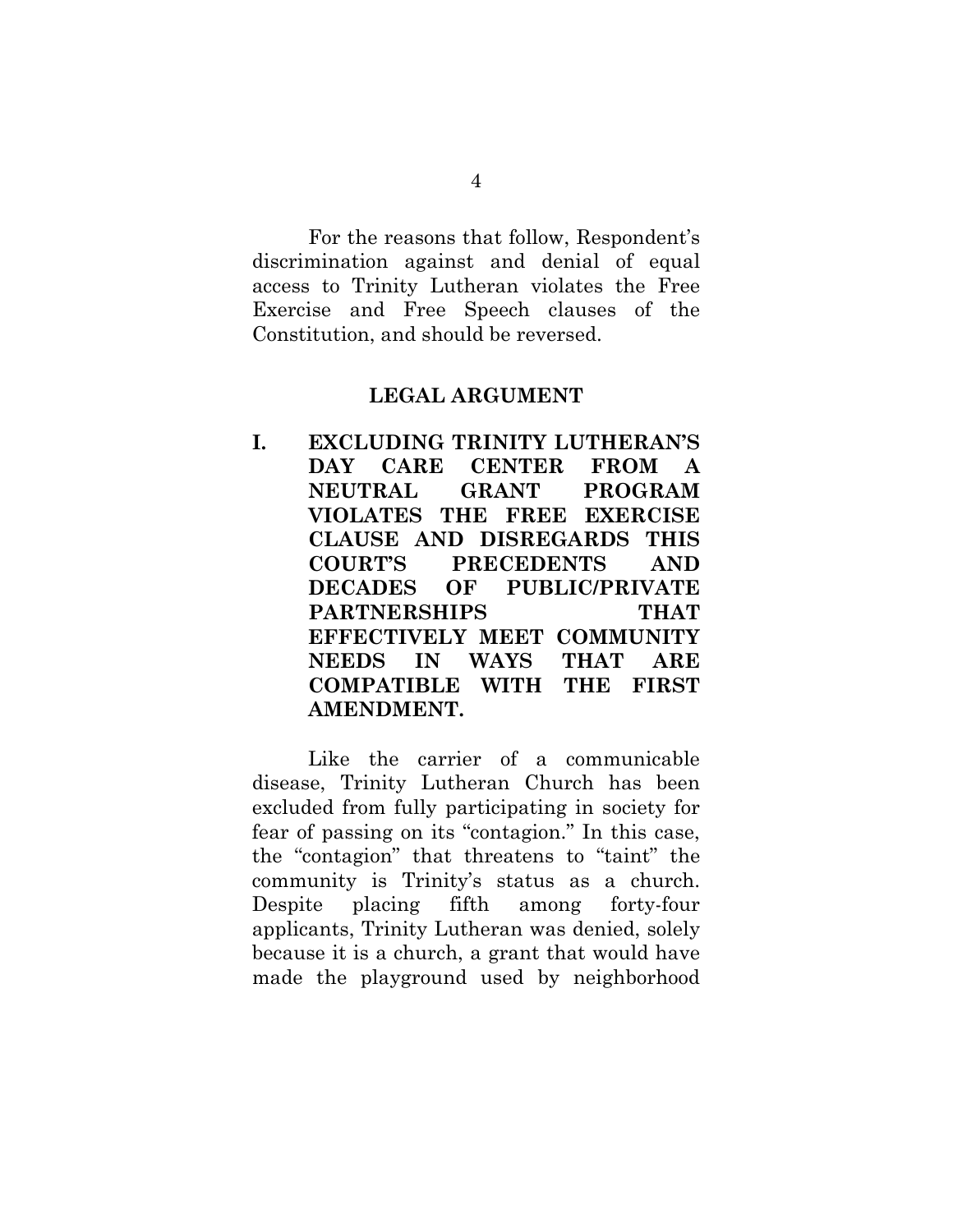children safer and more accessible for disabled children. (Petition for Writ of Certiorari, at 7- 8). The denial not only subjects neighborhood children to a suboptimal, inaccessible playground, but also contradicts this Court's precedents and decades of public-private partnerships that have improved the health and welfare of millions of children.

> **A. For More Than A Century, Communities Have Enjoyed A Social Welfare Safety Net Built Through The Cooperation Of Religious Organizations And Governmental Agencies.**

Since the Pilgrims landed on Plymouth Rock in 1620, religious adherents have dedicated themselves to caring for their neighbors, particularly the indigent, neglected and sick, as part of their "fundamental theological commitment to charity and good works."[2](#page-11-0) "Religious groups traditionally have

<span id="page-11-0"></span><sup>2</sup> Thomas W. Pickrell & Mitchell A. Horwich, *Religion As An Engine Of Civil Policy: A Comment On The First Amendment Limitations On The Church-State Partnership In The Social Welfare Field,* 44 LAW & CONTEMPORARY PROBLEMS 111, 112 (1981).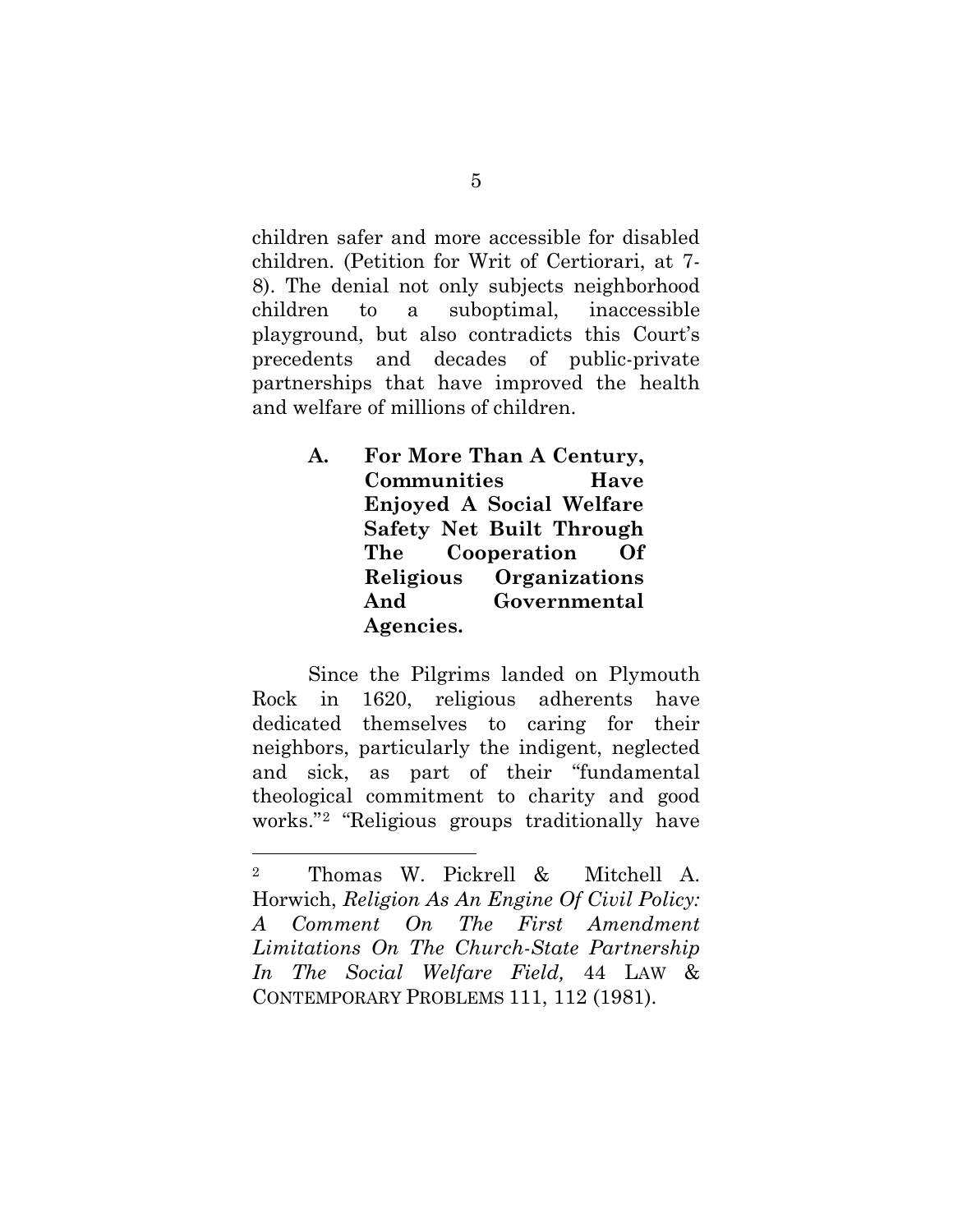worked to meet community welfare needs of every type,"[3](#page-12-0) including, in Trinity Lutheran's case, the need for child care and for safe places to play. Thousands of faith-based organizations have received government funds and even partnered with government agencies to strengthen the social welfare safety net. As one researcher observed, "faith‐based programs, especially in urban communities, are the backbone of broader networks of voluntary organizations that benefit the least, the last, and the lost of society."[4](#page-12-1)

The American Jewish Congress describes some of the history and philosophy behind faith communities' commitment to social welfare and community betterment:

> The American Jewish community has historically devoted considerable effort to the founding and maintenance of various

<span id="page-12-0"></span><sup>3</sup> *Id.*

<span id="page-12-1"></span><sup>4</sup> Scott W. Allard, *Access and Stability: Comparing Faith*‐*based and Secular Nonprofit Service Providers*, 13-14, presented at The Impact of Religion and Faith‐Based Organizations on the Lives of Low Income Families, National Poverty Center University of Michigan (2007), http://www.npc.umich.edu/news/events/religion &poverty\_agenda/Allard.pdf.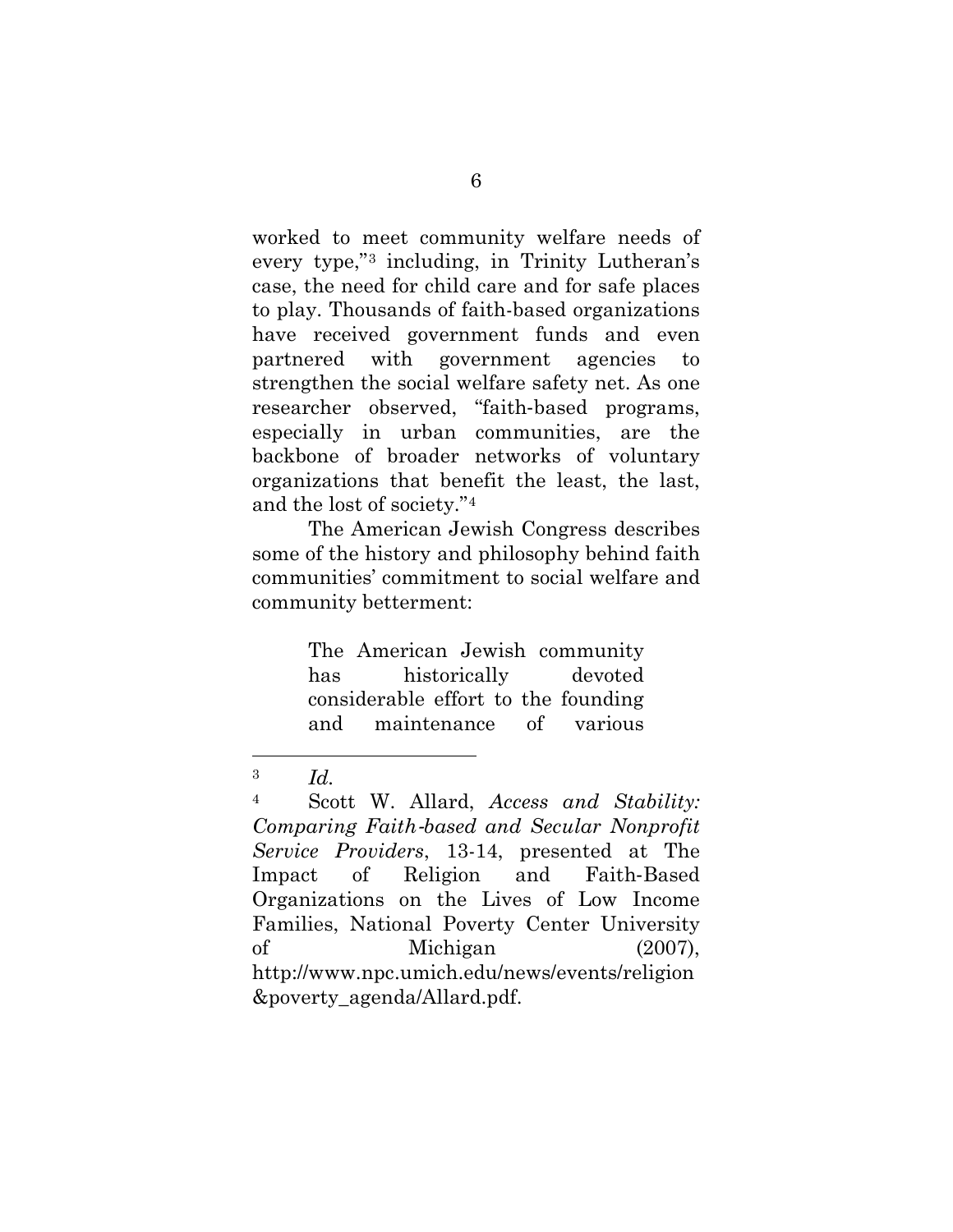community welfare agencies: hospitals, nursing homes, child care agencies, day-care centers, community centers, and employment and guidance agencies. Along with traditional welfare services, some of these institutions provide the Jewish community with programs not offered in other such agencies; for example, kosher food, observance of Jewish holidays, [and] Jewish chaplains. . . . [B]y creating a distinctive Jewish ambiance in which social services are offered, these sectarian welfare agencies not only make it more likely that their service will reach and be used by all community members who need them, but also advance the organized Jewish community's stake in Jewish continuity.[5](#page-13-0)

Notably, as the American Jewish Congress stated, faith-based organizations provide resources and services to all community members who need them. That is true of Trinity Lutheran, which makes its playground

<span id="page-13-0"></span><sup>5</sup> American Jewish Congress, *Report of Task Force on Public Funding of Jewish Social Welfare Institutions* 1 (1986).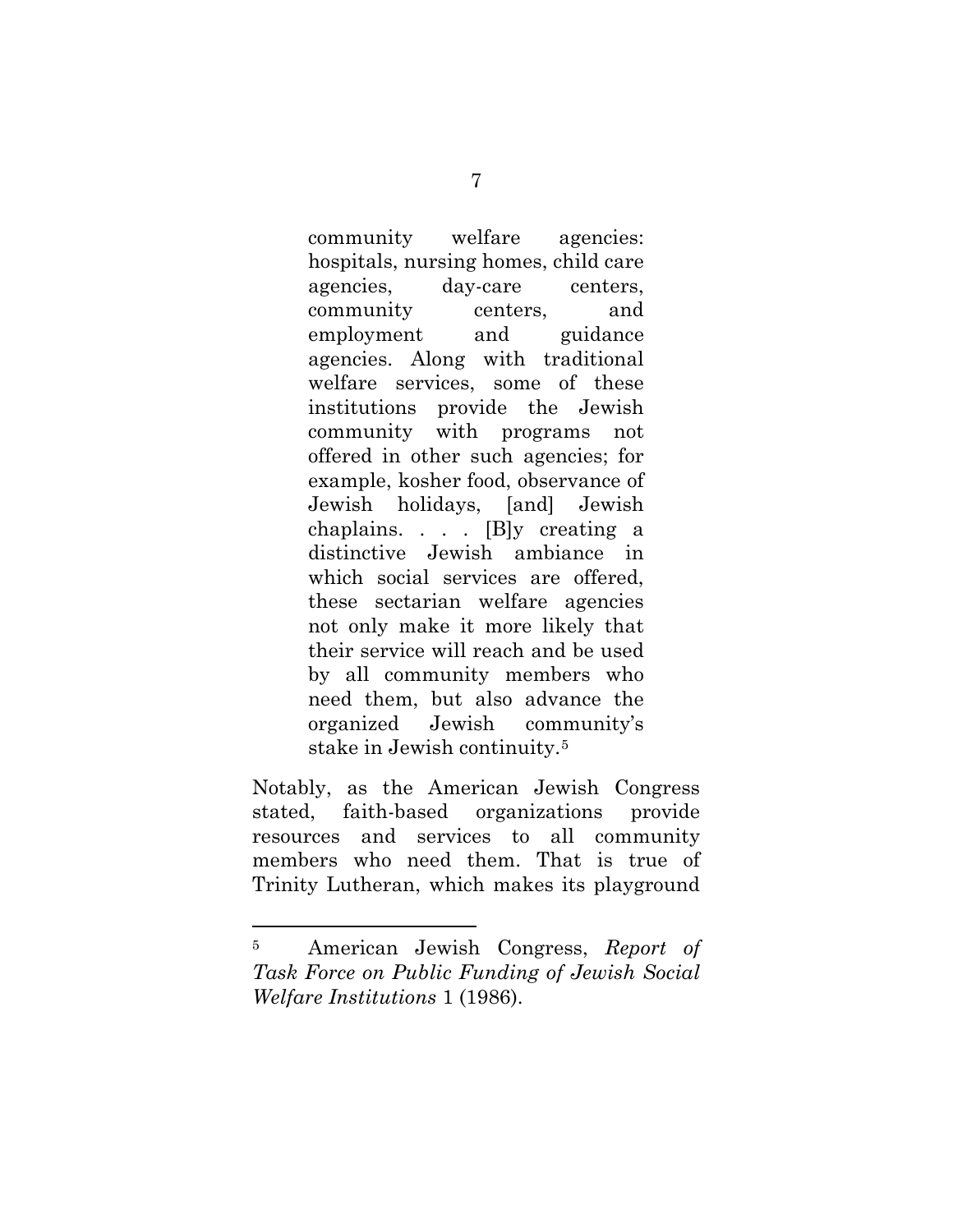available not only to the students in its Learning Center, but also to neighborhood children, thus providing them with a safe place for recreation and exercise.

Trinity Lutheran's service to the community is part of a decades-old tradition of community service by faith-based organizations. In fact, 20 percent of all nonprofit human service organizations are religious organizations.[6](#page-14-0)

> In many communities, religious nonprofits such as Catholic Charities, the Salvation Army, or Lutheran Social Services have provided critical service delivery capacity for several decades in a wide range of areas: job training; adult education; domestic violence counseling; child welfare; emergency food or cash assistance.[7](#page-14-1)

In some cases, localities actually contract with faith-based organizations to provide material needs for low income citizens. "The city [New York] pays the organization [the Salvation Army] to run city shelters, and the state provides money for the Salvation Army's work

<span id="page-14-0"></span><sup>6</sup> Allard, at 13-14.

<span id="page-14-1"></span><sup>7</sup> *Id.* at 16.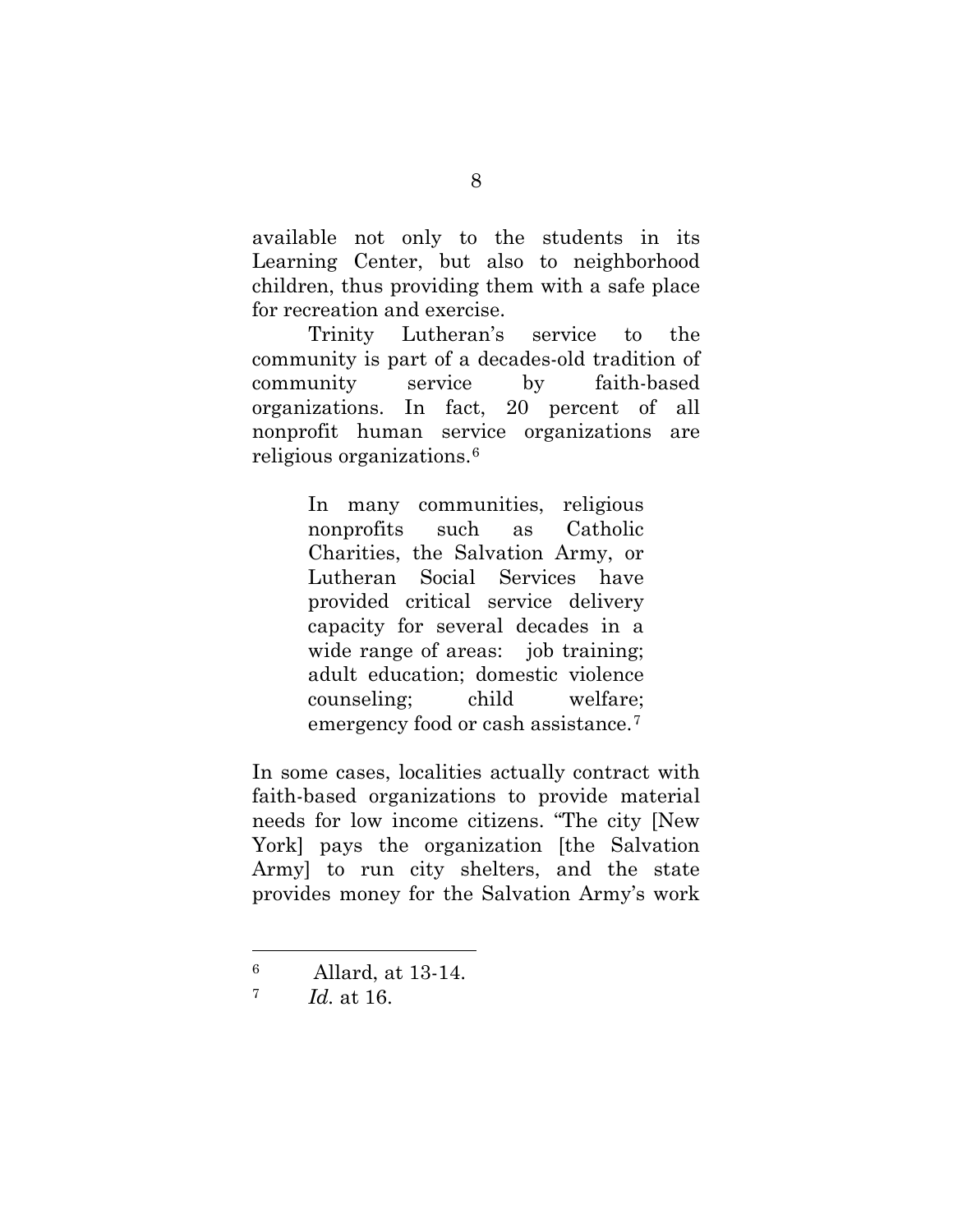with parolees."[8](#page-15-0) In New York City and throughout the country, "[f]aith‐based organizations are an important component of the safety net, both public and private,"[9](#page-15-1) and are provided with government funding to help in their endeavors. Today, religious organizations participate in a myriad of federal, state and local programs substantially similar to the Scrap Tire Program at issue in this  $case<sup>10</sup>$  $case<sup>10</sup>$  $case<sup>10</sup>$ 

Just as the Salvation Army provides critical services to assist families in New York, Trinity Lutheran provides critical services to assist families in Columbia, namely, child care and a safe outdoor play space. A Scrap Tire Program grant would enhance the safety of these beneficial services available to all in the community. Denying a grant, as Respondent has done, casts those in Trinity Lutheran's neighborhood as second class citizens,

l

<span id="page-15-0"></span><sup>8</sup> Simpson, *Friend of the Poor: Salvation Army's Job Is Growing Tougher As Cries for Help Rise*, WALL ST. J. at sec. 1, p. 1 (Dec. 21, 1987).

<span id="page-15-1"></span><sup>9</sup> Allard at 41-42.

<span id="page-15-2"></span><sup>10</sup> Pickerell & Horwich at 113 n.16. This includes child care programs such as Title XX Day Care Services, 42 U.S.C. § 1397a (1976) and Head Start, 42 U.S.C. §§ 2931-2932 (1976). *Id.*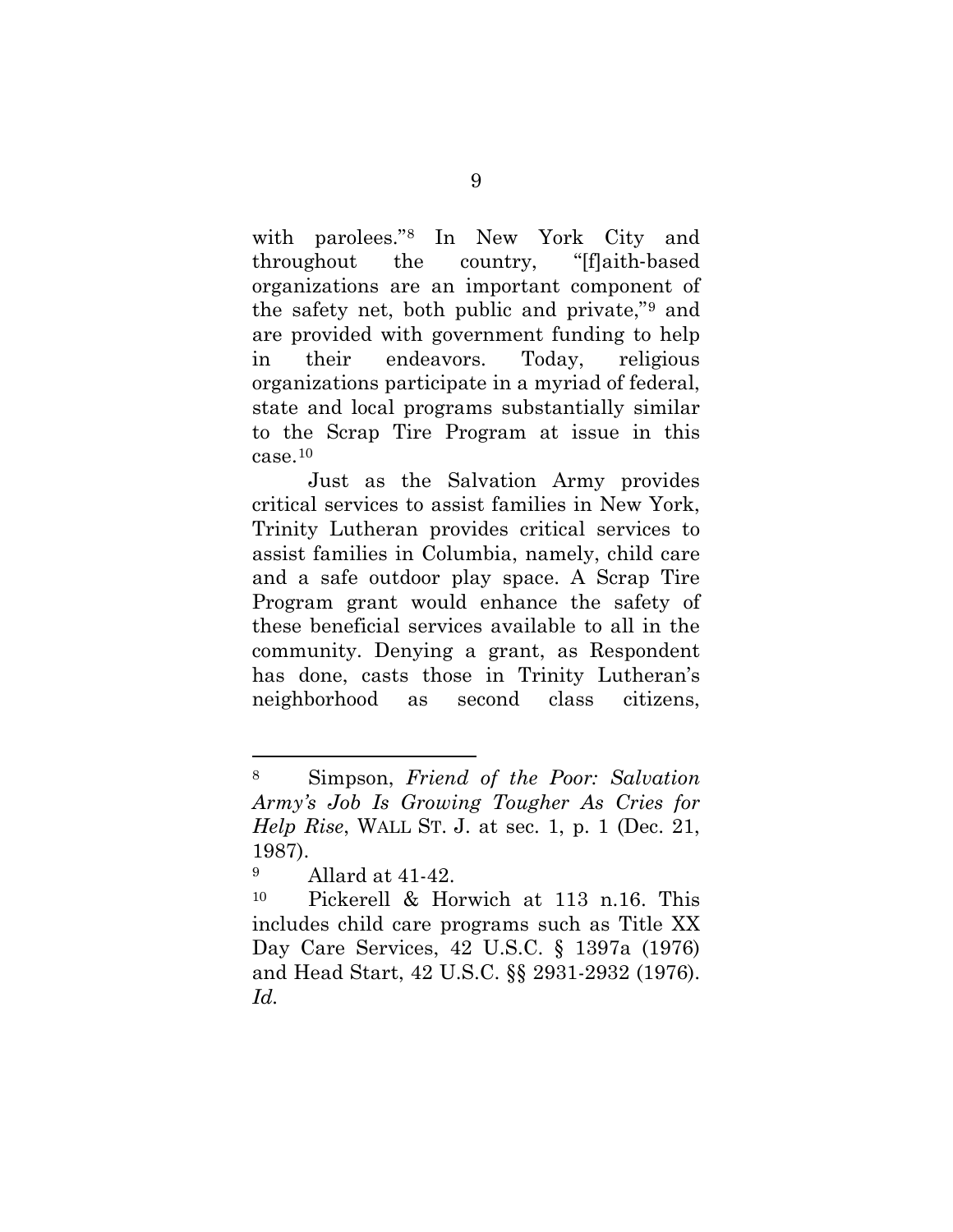unworthy of a safer playground space merely because the playground is owned by a church.

Nothing in the decades-long tradition of public-private partnerships or this Court's precedents (described *infra*) supports such prejudicial treatment.

> **B. This Court Has Established That Excluding Faith-Based Organizations From Neutrally Available Government Benefits Used for Non-Sectarian Purposes Violates the Free Exercise Clause**.

As far back as 1899 this Court established that government aid to churchaffiliated nonprofit organizations that provide secular community services (such as Trinity Lutheran's preschool and playground), is constitutionally permissible, so long as the public funds are not used for sectarian purposes. *Bradfield v. Roberts,* 175 U.S. 291, 298 (1899). In *Bradfield,* this Court upheld a congressional grant of \$30,000 to Providence Hospital which was owned and operated "under the auspices of the Roman Catholic Church," which "exercise<sup>[d]</sup> great and perhaps controlling influence over the management of the hospital." *Id*. at 298. The decisive question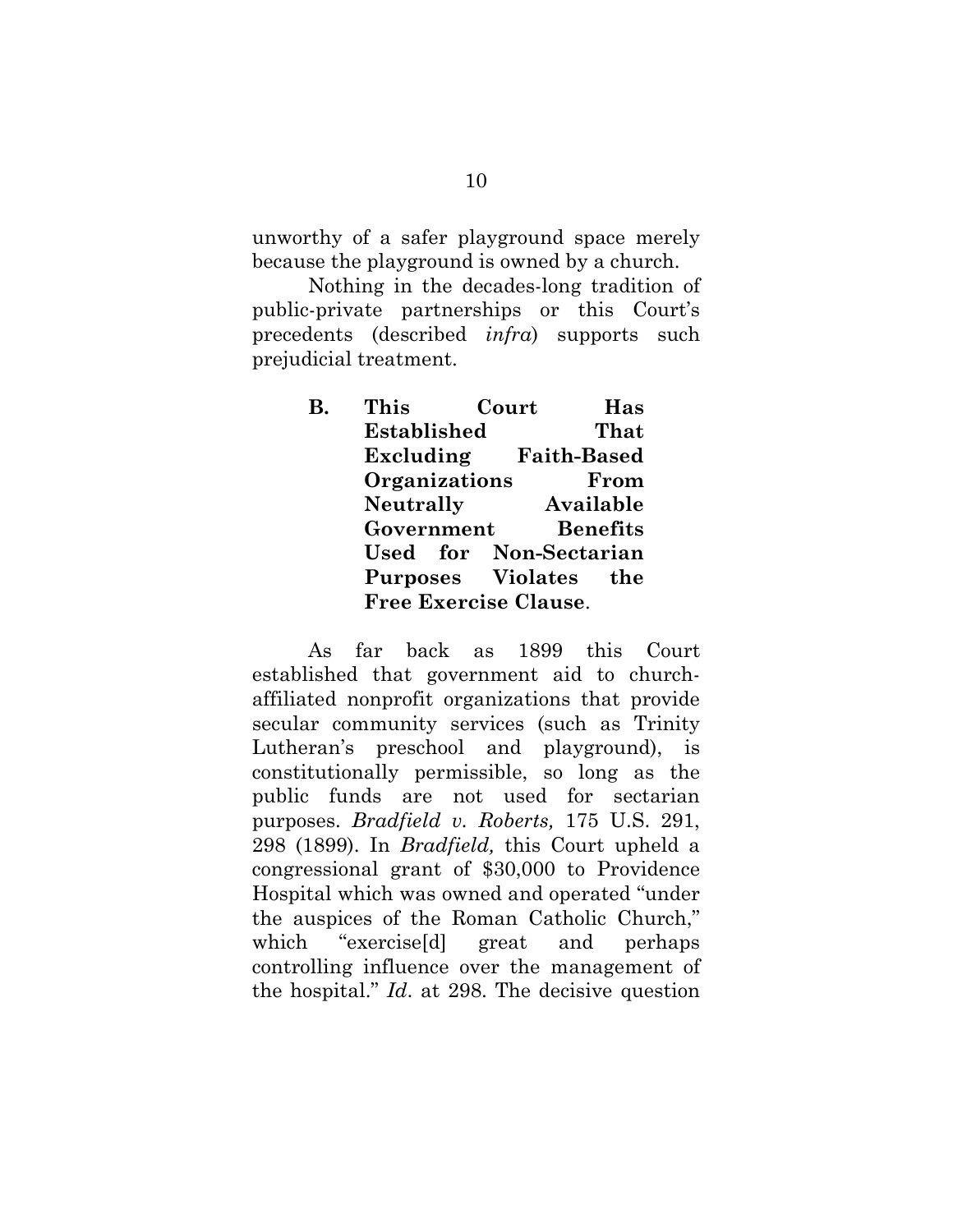for the Court was whether the hospital would fulfill the secular purposes of the statute; the mere fact of Providence Hospital's religious affiliation was "wholly immaterial." *Id*. at 299. Significant to this Court's analysis was the fact that the hospital receiving the grant in *Bradfield* did not confine its services to members of the Roman Catholic Church, but provided health care to all who needed it. *Id.* The same is true here. Trinity Lutheran does not limit access to its playground to church members, or the adherents of any particular faith, but makes it available to all neighborhood children who want a safe place to play.

In circumstances similar to this case, this Court found that the First Amendment did not preclude the state of New Jersey from extending taxpayer-funded bus transportation to students in parochial schools as well as to students in public schools. *Everson v. Bd. of Ed. of Ewing Twp*., 330 U.S. 1, 16 (1947).

> New Jersey cannot consistently with the "establishment of religion" clause of the First Amendment contribute tax-raised funds to the support of an institution which teaches the tenets and faith of any church. On the other hand, other language of the amendment *commands that New Jersey cannot*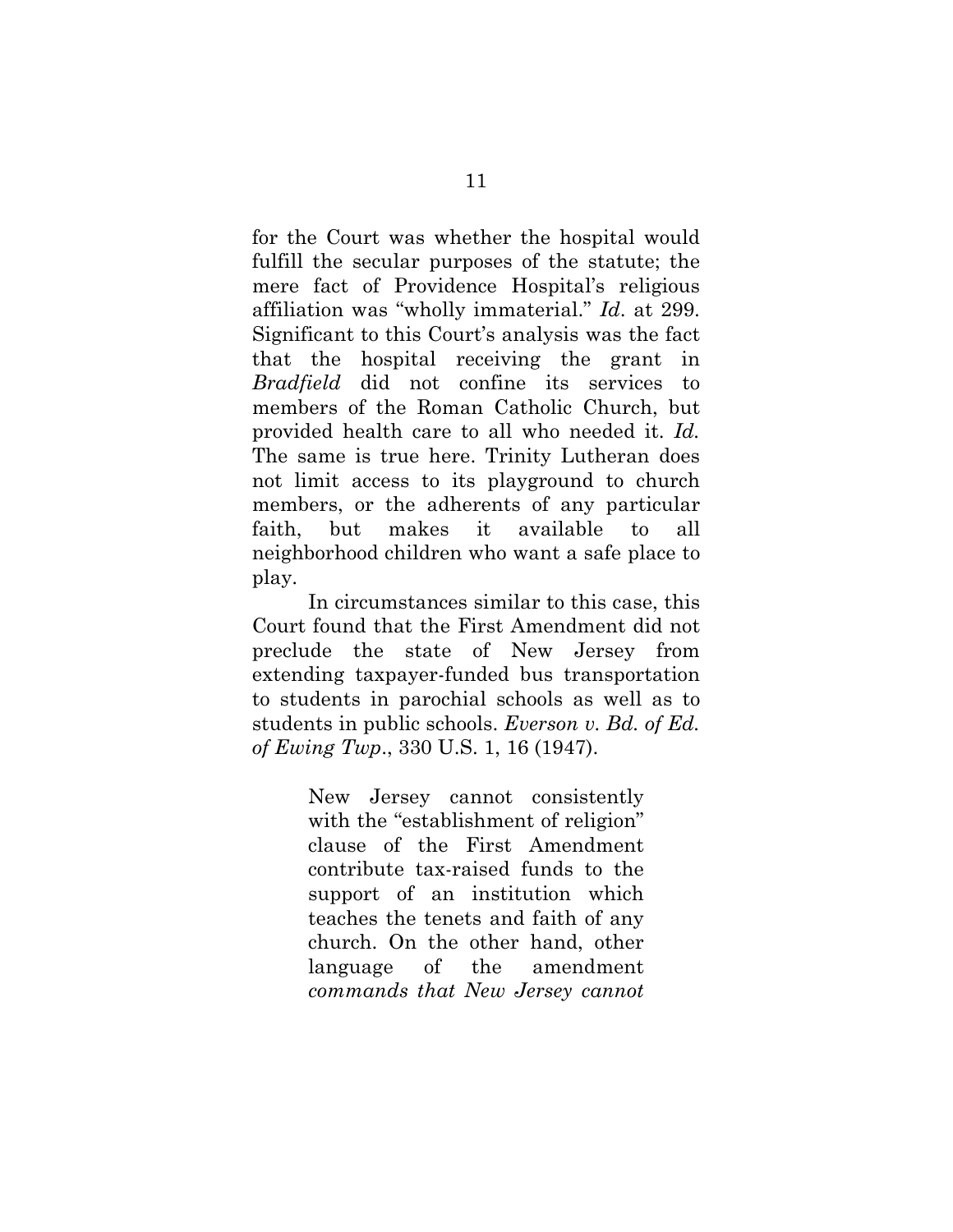*hamper its citizens in the free exercise of their own religion. Consequently, it cannot exclude individual Catholics, Lutherans, Mohammedans, Baptists, Jews, Methodists, Non-believers, Presbyterians, or the members of any other faith, because of their faith, or lack of it, from receiving the benefits of public welfare legislation.* While we do not mean to intimate that a state could not provide transportation only to children attending public schools, we must be careful, in protecting the citizens of New Jersey against state-established churches, to be sure that we do not inadvertently prohibit New Jersey from extending its general State law benefits to all its citizens without regard to their religious belief.

*Id.* at 16-17 (emphasis added). *See also, Board of Education v. Allen,* 392 U.S. 236, 242 (1968) (secular textbooks loaned by the State on equal terms to students attending both public and church-related elementary schools was merely "extending the benefits of state laws to all citizens."). The same is true here. Approving a grant to Trinity Lutheran's Learning Center along with other qualified recipients would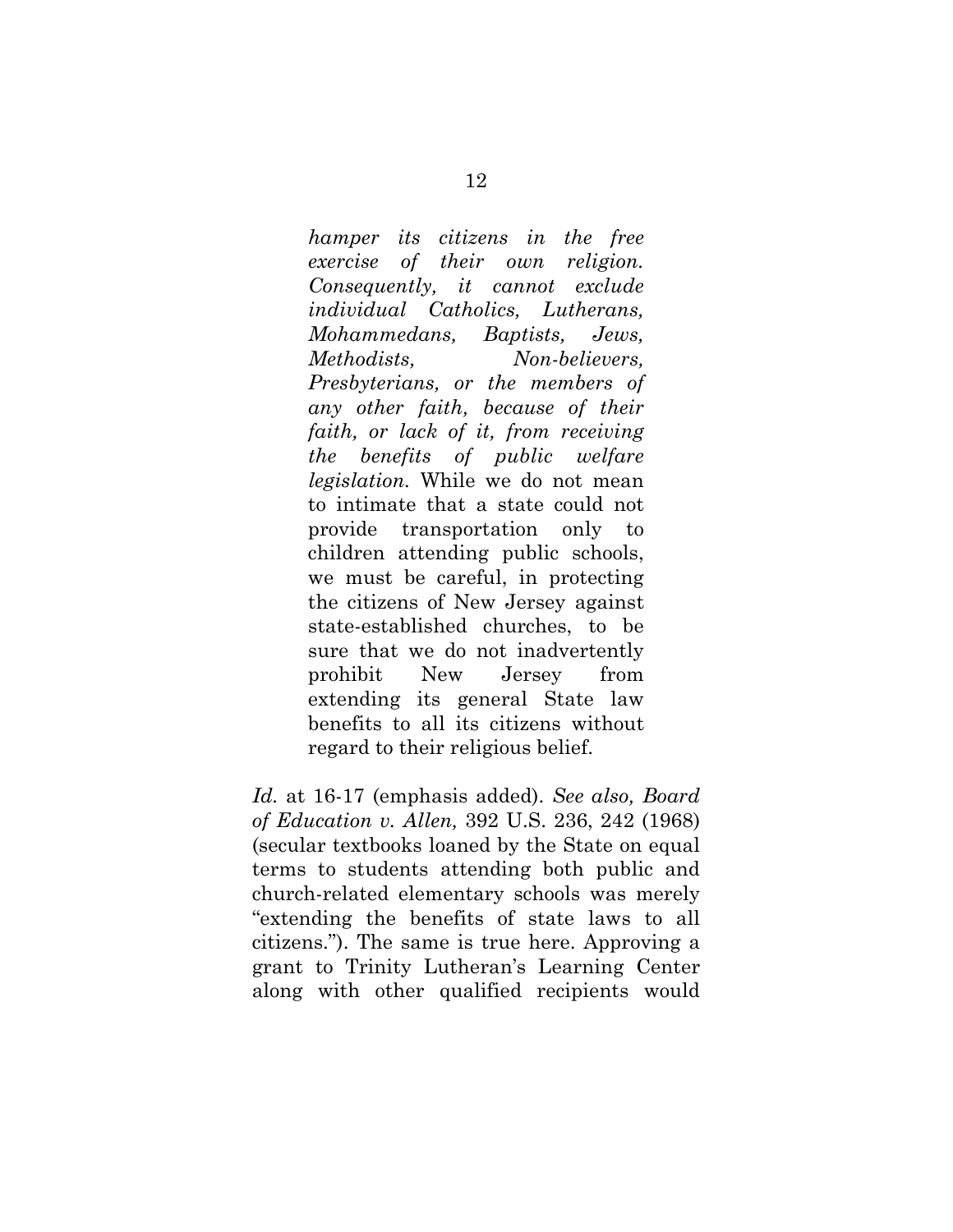mean merely extending the benefits of the Scrap Tire Program to all citizens, and in particular, to all of the children in the community. Under the Free Exercise clause, Respondent cannot hamper its citizens' free exercise rights by excluding Trinity Lutheran from receiving the benefits of state grants to improve playground safety.

Citing *Everson,* Justice Brennan said that excluding a private organization from participation in public benefits solely because of religious affiliation or inspiration violates the Free Exercise Clause by imposing a penalty for religious affiliation. *McDaniel v. Paty*, 435 U.S. 618, 639 (1978) (Brennan, J., concurring) "[G]overnment may not use religion as a basis of classification for the imposition of duties, penalties, privileges, or benefits. 'State power is no more to be used so as to handicap religions than it is to favor them.'" *Id.* (citing *Everson*, 330 U.S. at 18). In *McDaniel*, the Tennessee constitution contained a provision that disqualified ministers from serving as legislators. This Court held that the constitutional provision violated ministers' Free Exercise rights.

> The right to the free exercise of religion unquestionably encompasses the right to preach, proselytize, and perform other similar religious functions, or, in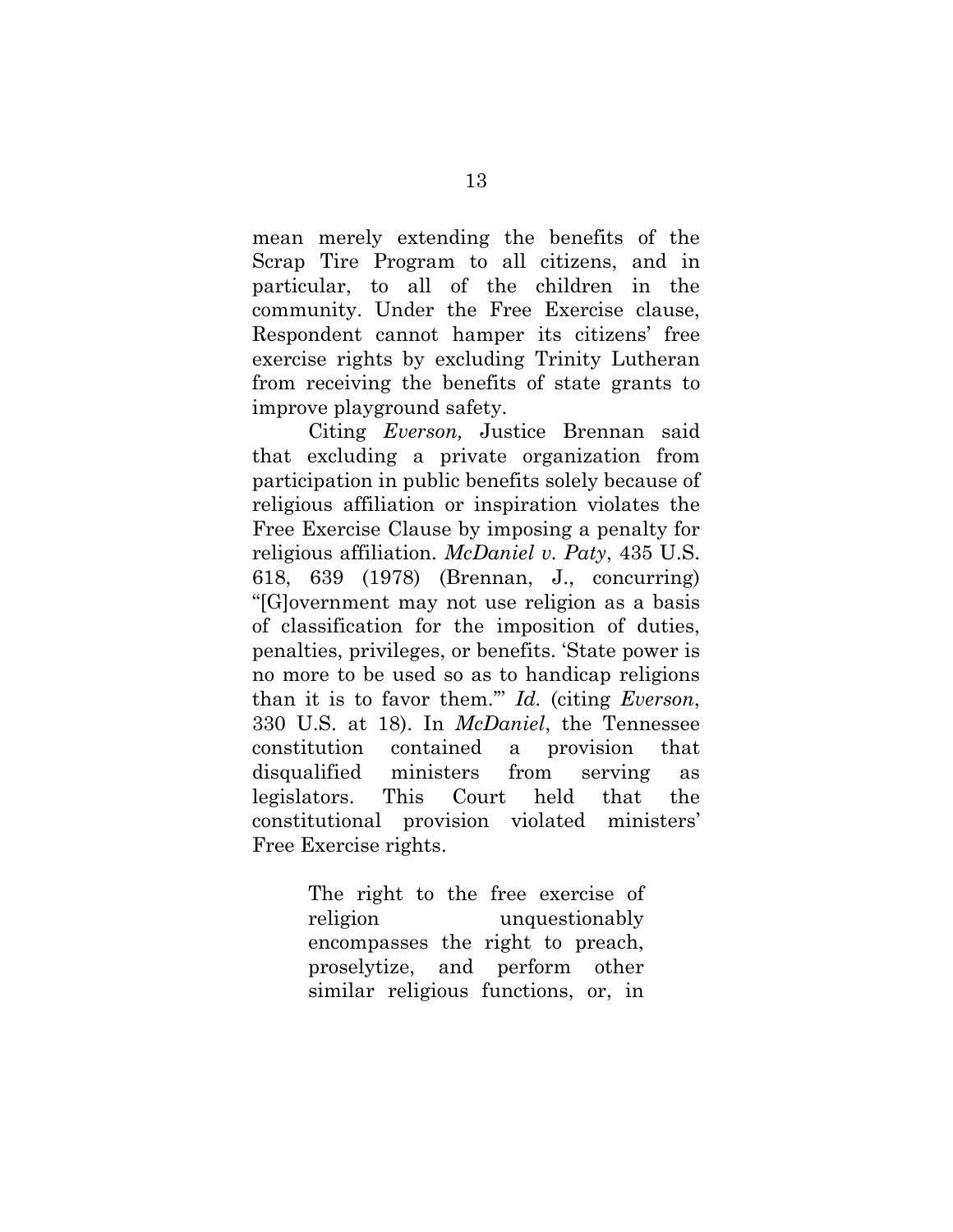other words, to be a minister of the type McDaniel was found to be. . . . Yet, under the clergydisqualification provision, McDaniel cannot exercise both rights simultaneously because the State has conditioned the exercise of one on the surrender of the other. Or, in James Madison's words, the State is 'punishing a religious profession with the privation of a civil right.' In so doing, Tennessee has encroached upon McDaniel's right to the free exercise of religion. 'To condition the availability of benefits including access to the ballot upon this appellant's willingness to violate a cardinal principle of his religious faith by surrendering his religiously impelled ministry effectively penalizes the free exercise of his constitutional liberties."

*McDaniel*, 435 U.S. at 626 (citing *Sherbert v. Verner*, 374 U.S. 398, 406 (1963). "If appellant were to renounce his ministry, presumably he could regain eligibility for elective office, but if he does not, he must forgo an opportunity for political participation he otherwise would enjoy." *Id*. at 634 (Brennan, J., concurring).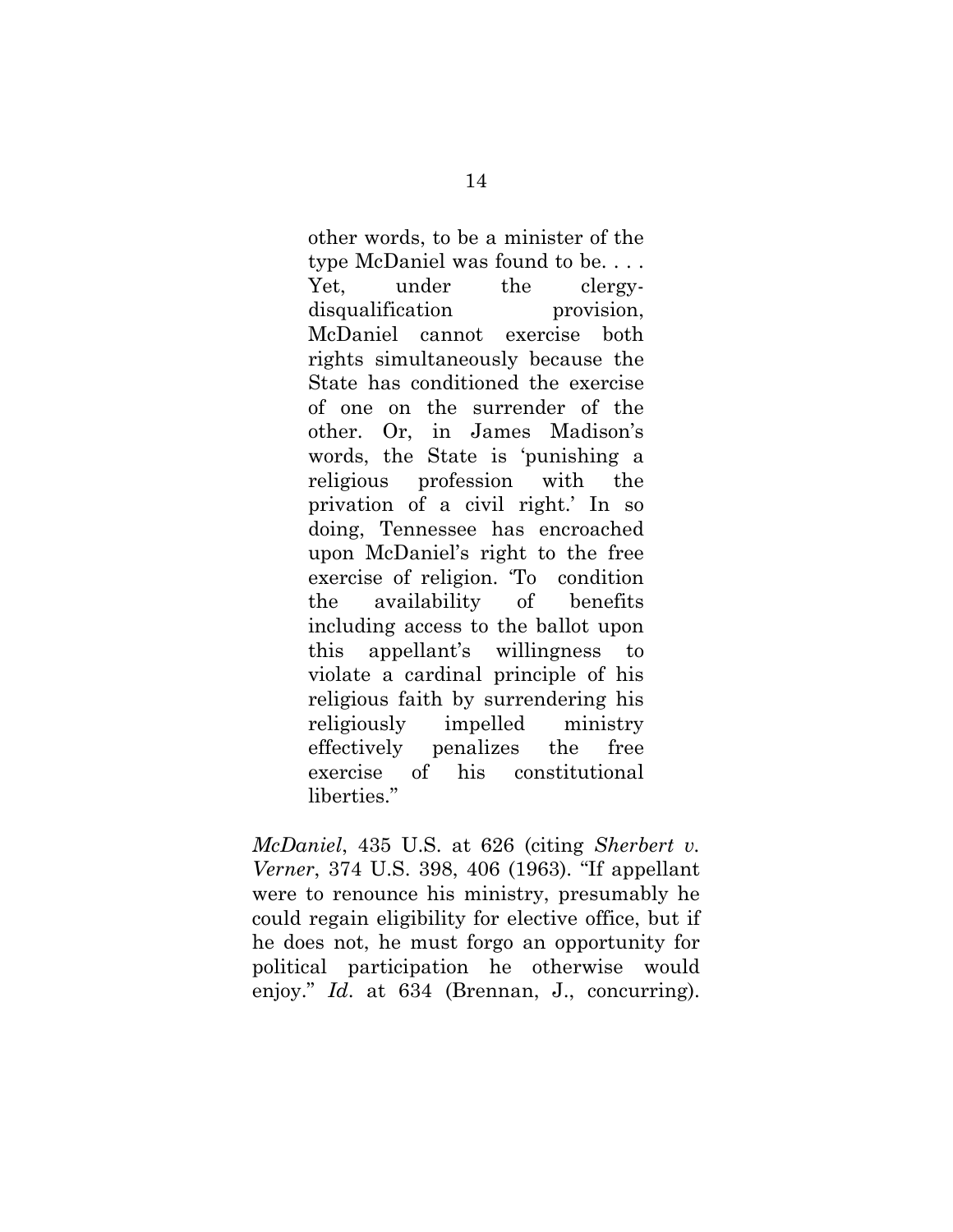Because the "provision imposes a unique disability upon those who exhibit a defined level of intensity of involvement in protected religious activity. . . . [it] compels the conclusion that it violates the Free Exercise Clause." *Id.* at 632. *See also, Falwell v. Miller*, 203 F.Supp.2d 624, 631 (W.D. Va. 2002) (finding the Virginia constitutional provision that prohibited incorporation of a church in violation of the free exercise clause of the First Amendment).

So too, here, Respondent's decision imposes a unique disability upon those like Trinity Lutheran who exhibit a defined level of intensity of involvement in protected religious activity–namely, running a day care and playground as a ministry of their church. As was true in *McDaniel*, in this case, if Trinity's Learning Center were to renounce its church affiliation it could retain eligibility for the grant program, but if it does not it must forgo an opportunity for playground safety improvements that all others enjoy. As was true in *McDaniel*, that Hobson's choice violates the Free Exercise clause. *Id.* at 632

In *Walz v. Tax Commission*, 397 U.S. 664, 689 (1970), this Court reiterated that government may properly include religious institutions among the variety of private, nonprofit groups that receive tax exemptions, for each group contributes to the diversity of association, viewpoint, and enterprise essential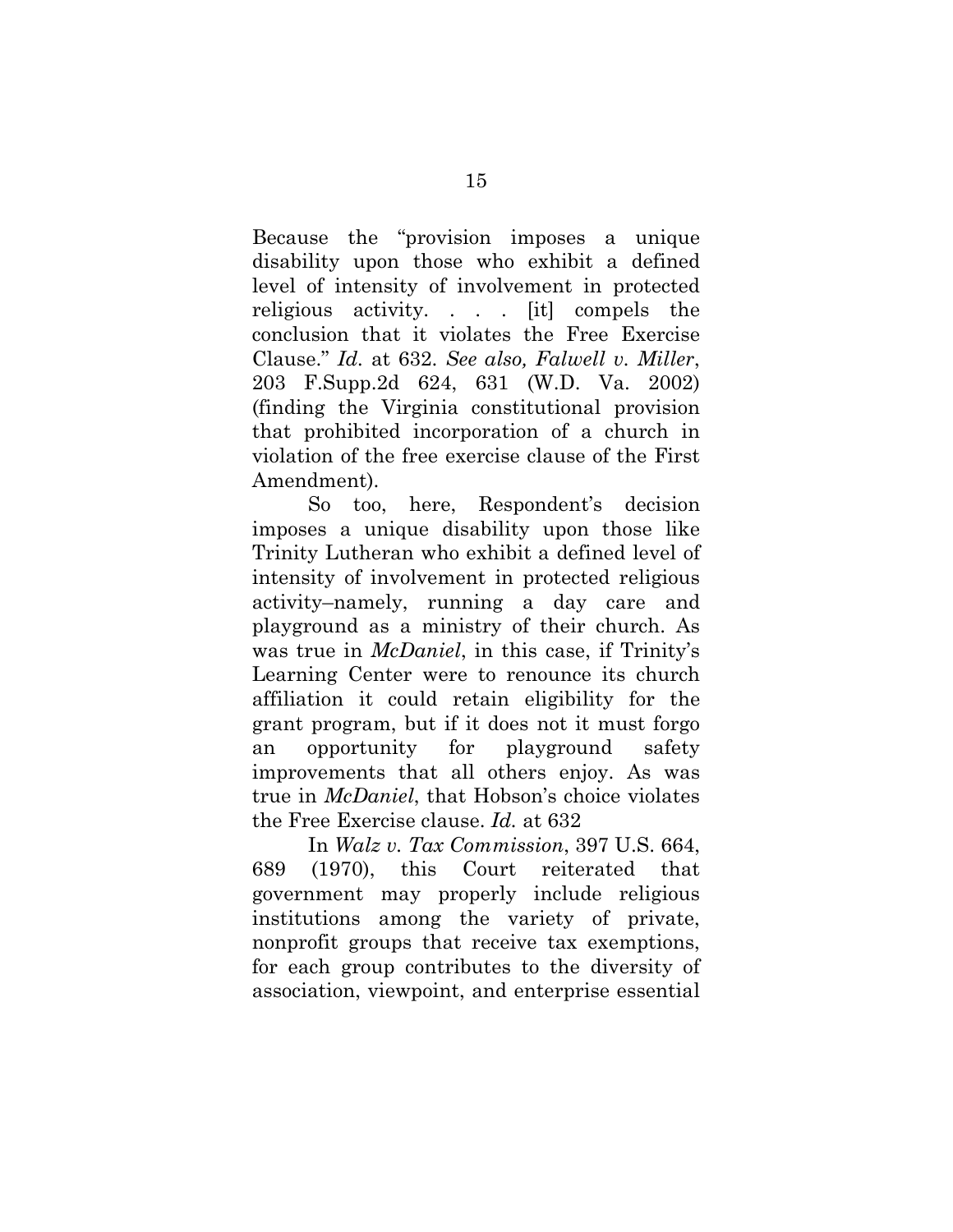to a vigorous, pluralistic society." *Id*. at 689. Emphasizing the constitutional principle of "neutrality," this Court noted that the tax benefit was provided to churches, "within a broad class of property owned by nonprofit, quasi-public corporations which include hospitals, libraries, playgrounds, scientific, professional, historical, and patriotic groups." *Id*. at 673. Similarly here, the Scrap Tire Program is provided to a broad class of nonprofit property owners from which churches should not be excluded.

When, as is true here, a grant program is "made available generally without regard to the sectarian-nonsectarian, or public-nonpublic nature of the institution benefited," the fact that a religious organization might be a recipient of the funds does not offend the First Amendment. *Witters v. Washington Dept. of Services for the Blind*, 474 U.S. 481, 488 (1986). As this Court explained:

> It is well settled that the Establishment Clause is not violated every time money previously in the possession of a State is conveyed to a religious institution. For example, a State may issue a paycheck to one of its employees, who may then donate all or part of that paycheck to a religious institution, all without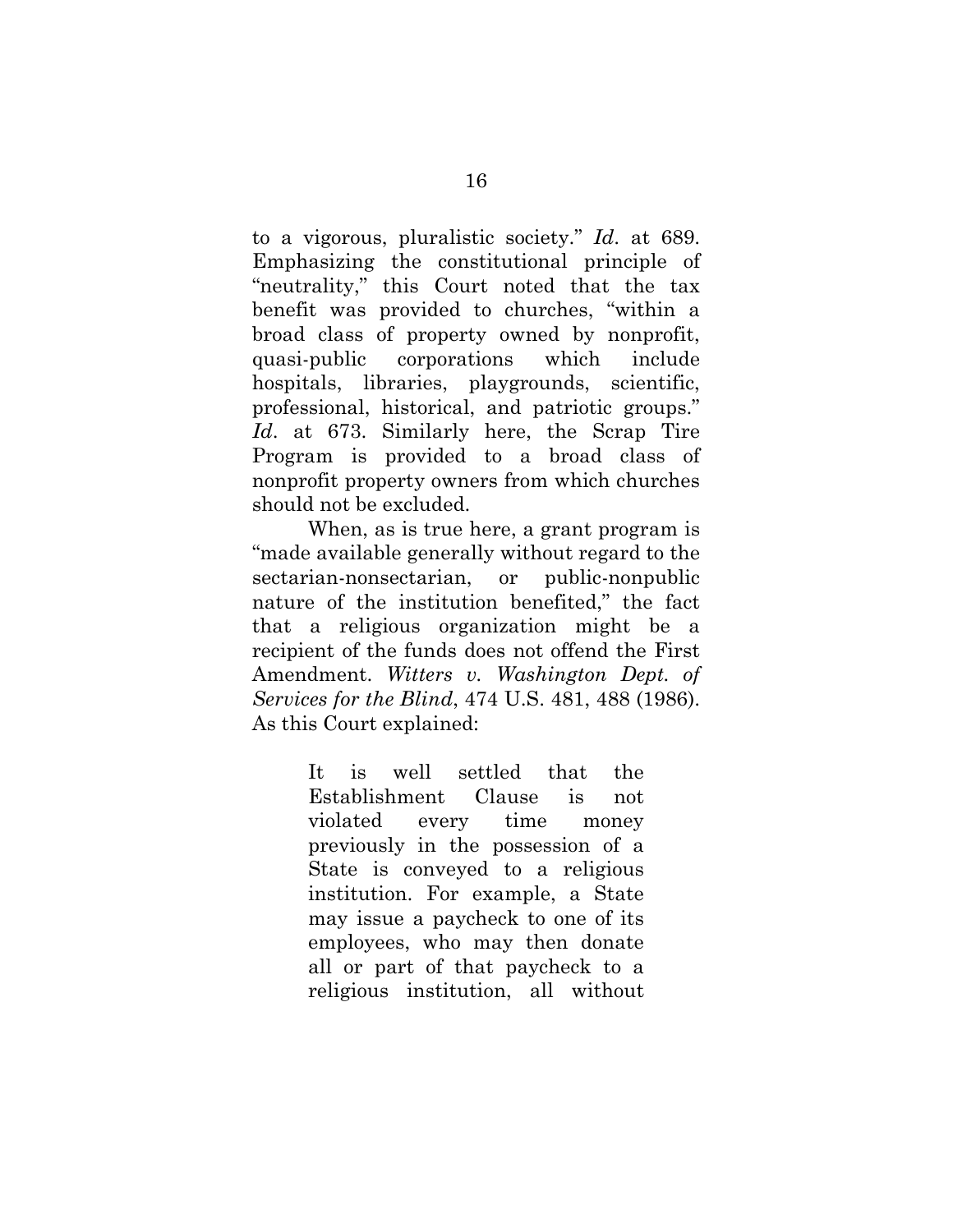constitutional barrier; and the State may do so even knowing that the employee so intends to dispose of his salary. It is equally wellsettled, on the other hand, that the State may not grant aid to a religious school, whether cash or inkind, where the effect of the aid is "that of a direct subsidy to the religious school" from the State.

*Id.* at 486-87. In *Witters,* this Court found that the vocational rehabilitation grant program was of the former, permissible type, not the latter, impermissible kind. *Id.* at 488.

Furthermore, the critical question in analyzing a statute such as the grant program at issue here is not whether a recipient is "of a religious character," but "how it spends its grant." *Bowen v. Kendrick*, 487 U.S. 589, 624- 25 (1988) (Kennedy, J. concurring). In this case, there is no question that Trinity Lutheran will spend its grant on improving the safety of the playground used by neighborhood children, not on sectarian instruction or materials.

Religious organizations such as Trinity Lutheran Church "need not be quarantined from public benefits that are neutrally available to all." *Roemer v. Bd. of Pub. Works of Maryland*, 426 U.S. 736, 746-47 (1976). "We have never said that 'religious institutions are disabled by the First Amendment from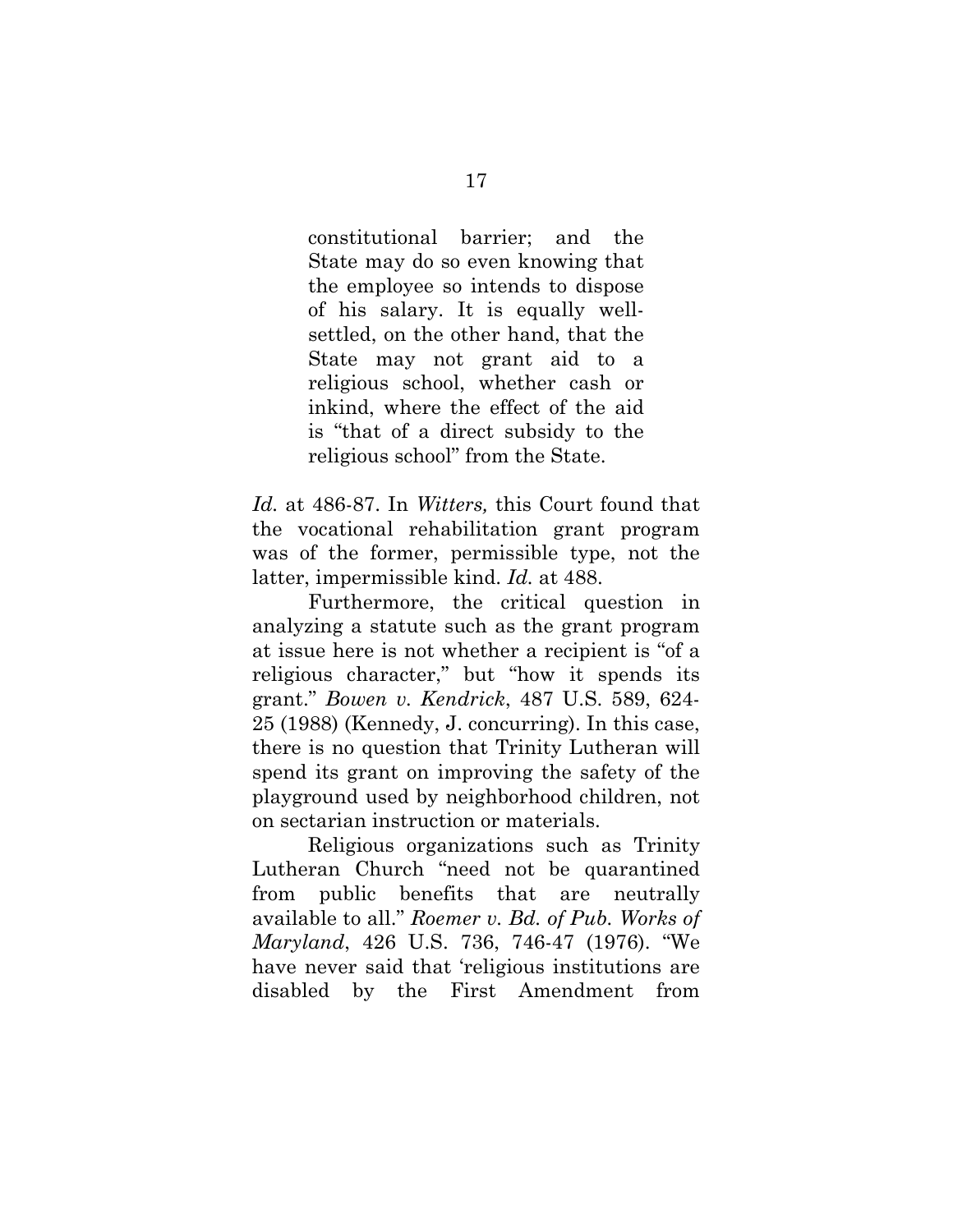participating in publicly sponsored social welfare programs.'" *Zobrest v. Catalina Foothills Sch. Dist.*, 509 U.S. 1, 8 (1993), (citing *Bowen*, 487 U.S. at 609). That being the case, Trinity Lutheran should not be denied grant funding that Respondent admits it is eminently qualified to receive, solely because Trinity Lutheran is a religious entity.

> **C. Carried To Its Logical Conclusion, Respondent's Denial Of Grant Funding Would Strip Faith-Based Organizations Of Public Safety Protection And Other Public Services.**

Respondent's expansive interpretation of Article I §7 of the Missouri Constitution, if upheld, would lead to the kind of absurd results that this Court has said are incompatible with the First Amendment. In its letter denying Trinity Lutheran's grant request, Respondent said that it could not provide funds for safety improvements to the playground because it would violate the prohibition against state treasury funds being used to directly or indirectly aid any "church, sect, denomination or religion." (Petition for Certiorari, pp. 7-8). If the Missouri Constitution were read so broadly, then it would mean that neither Trinity Lutheran nor any faith-based property owner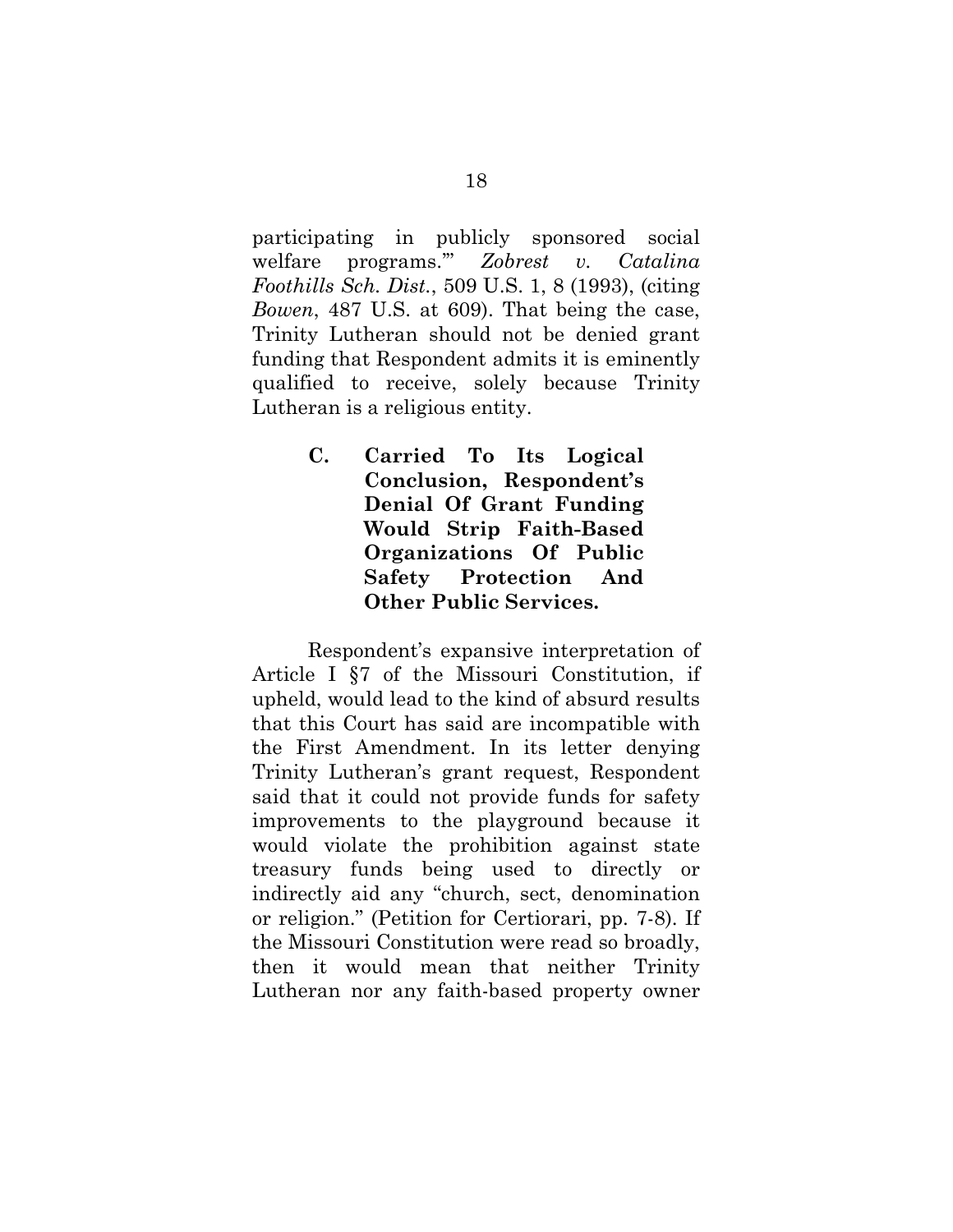could receive any publicly funded services, including police and fire protection, water and sewer service, or street and sidewalk maintenance. This Court has specifically rejected such expansive (and absurd) interpretations.

In *Everson,* this Court analyzed a similar "no aid" claim related to New Jersey's payment of bus fare for school transportation for all students, including those at parochial schools. 330 U.S. at 17.

> It is undoubtedly true that children are helped to get to church schools. There is even a possibility that some of the children might not be sent to the church schools if the parents were compelled to pay their children's bus fares out of their own pockets when transportation to a public school would have been paid for by the State. The same possibility exists where the state requires a local transit company to provide reduced fares to school children including those attending parochial schools, or where a municipally owned transportation system undertakes to carry all school children free of charge. Moreover, state-paid policemen, detailed to protect children going to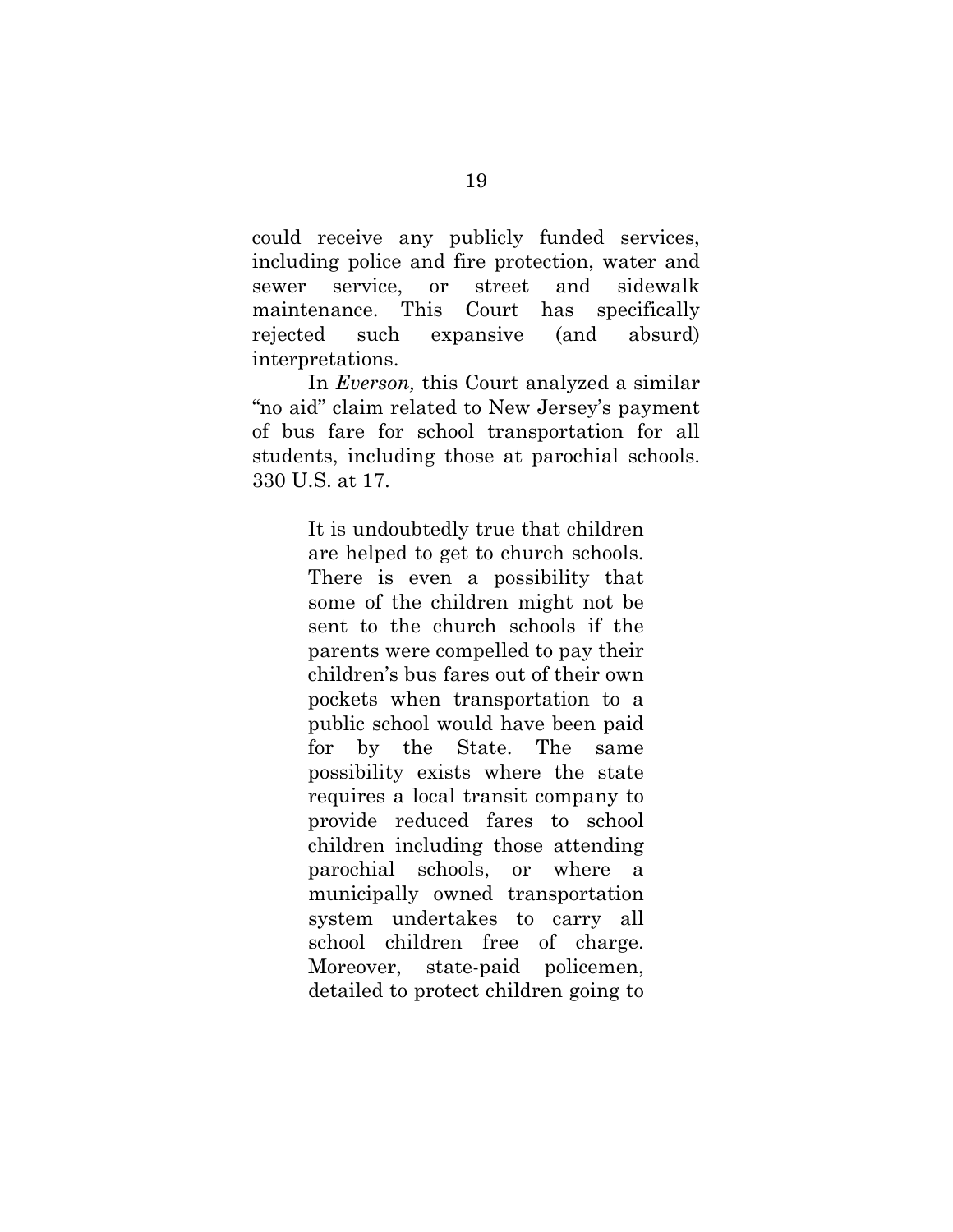and from church schools from the very real hazards of traffic, would serve much the same purpose and accomplish much the same result as state provisions intended to guarantee free transportation of a kind which the state deems to be best for the school children's welfare. And parents might refuse to risk their children to the serious danger of traffic accidents going to and from parochial schools, the approaches to which were not protected by policemen. *Similarly, parents might be reluctant to permit their children to attend schools which the state had cut off from such general government services as ordinary police and fire protection, connections for sewage disposal, public highways and sidewalks*. *Of course, cutting off church schools from these services, so separate and so indisputably marked off from the religious function, would make it far more difficult for the schools to operate. But such is obviously not the purpose of the First Amendment.* That Amendment requires the state to be a neutral in its relations with groups of religious believers and non-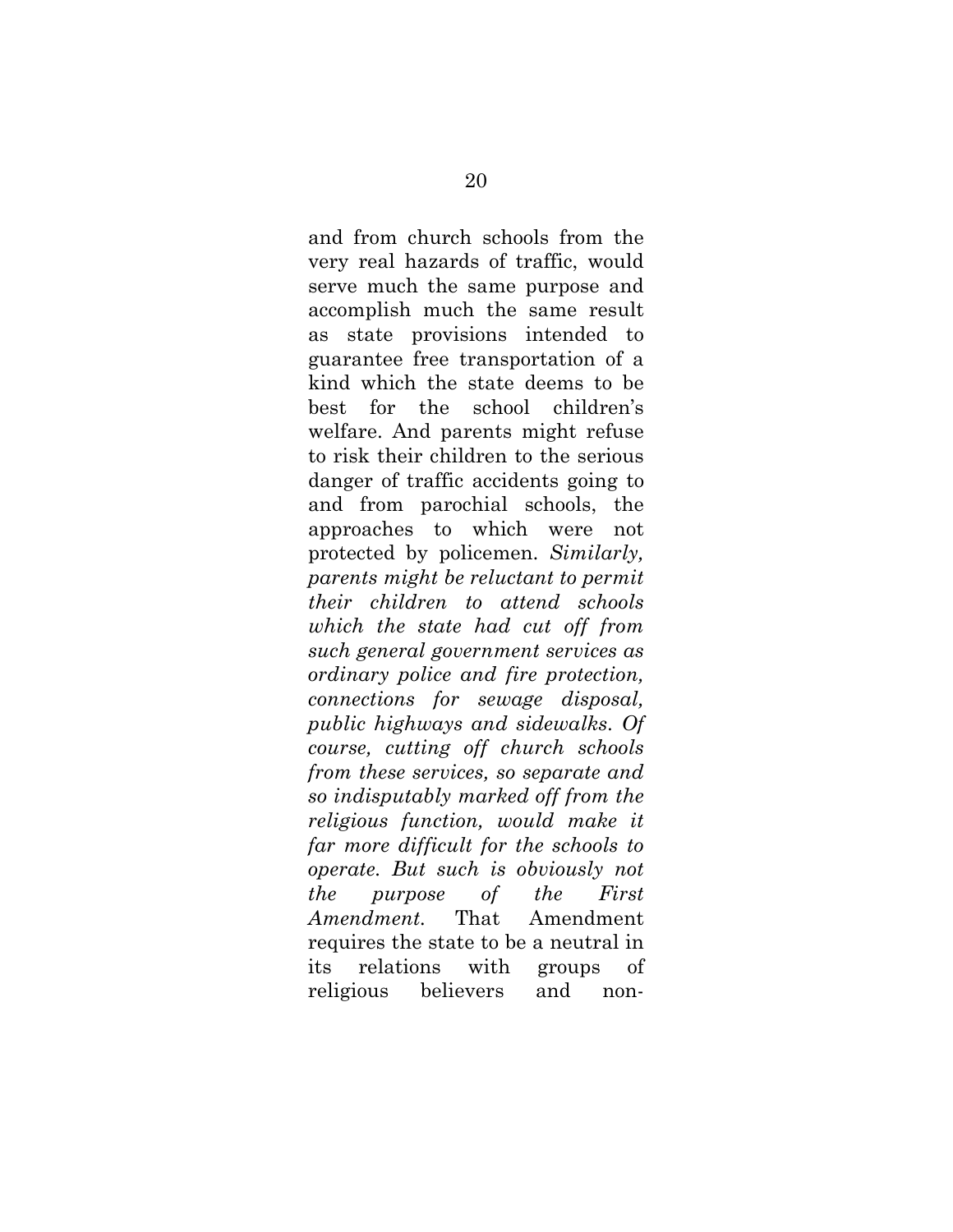believers; it does not require the state to be their adversary. State power is no more to be used so as to handicap religions, than it is to favor them.

*Id.* at 17-18 (emphasis added).

Similarly, this Court found that the First Amendment does not require that church-based schools be excluded from loans of statepurchased textbooks on secular subjects. *Board of Education v. Allen*, 392 U.S. 236, 248 (1968). "[W]here the contested governmental activity is calculated to achieve nonreligious purposes otherwise within the competence of the State, and where the activity does not involve the State 'so significantly and directly in the realm of the sectarian as to give rise to \* \* \* divisive influences and inhibitions of freedom,' it is not forbidden by the religious clauses of the First Amendment." *Id.* at 249 (Harlan, J., concurring).

Therefore, "*Everson* and *Allen* put to rest any argument that the State may never act in such a way that has the incidental effect of facilitating religious activity." *Roemer*, 426 U.S. at 746.

> The Court has not been blind to the fact that in aiding a religious institution to perform a secular task, the State frees the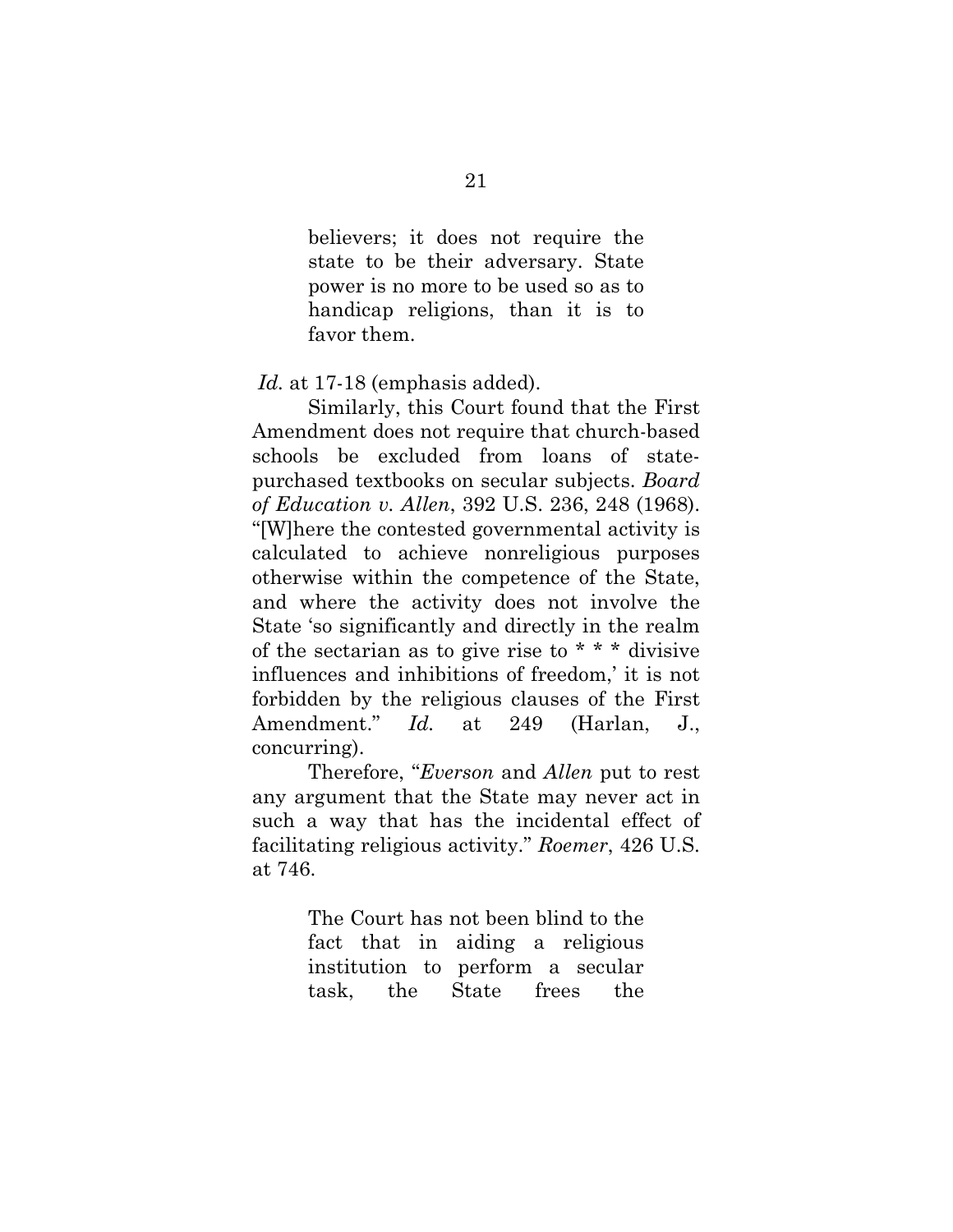institution's resources to be put to sectarian ends. *If this were impermissible, however, a church could not be protected by the police and fire departments, or have its public sidewalk kept in repair. The Court never has held that religious activities must be discriminated against in this way*.

*Id.* at 746-47 (emphasis added).

As this Court said in *Zobrest,* if religious groups were barred from receiving general government benefits, then it would lead to the "absurd result" that "a church could not be protected by the police and fire departments, or have its public sidewalk kept in repair." 509 U.S. at 8. Consequently, "we have consistently held that government programs that neutrally provide benefits to a broad class of citizens defined without reference to religion are not readily subject to an Establishment Clause challenge just because sectarian institutions may also receive an attenuated financial benefit." *Id.*

Respondent's denial of a Scrap Tire Program grant to improve playground safety for the children in Trinity Lutheran's neighborhood is precisely the kind of "absurd result' that this Court cautioned against in *Zobrest.* As a neutrally available government grant, the Scrap Tire Program should not be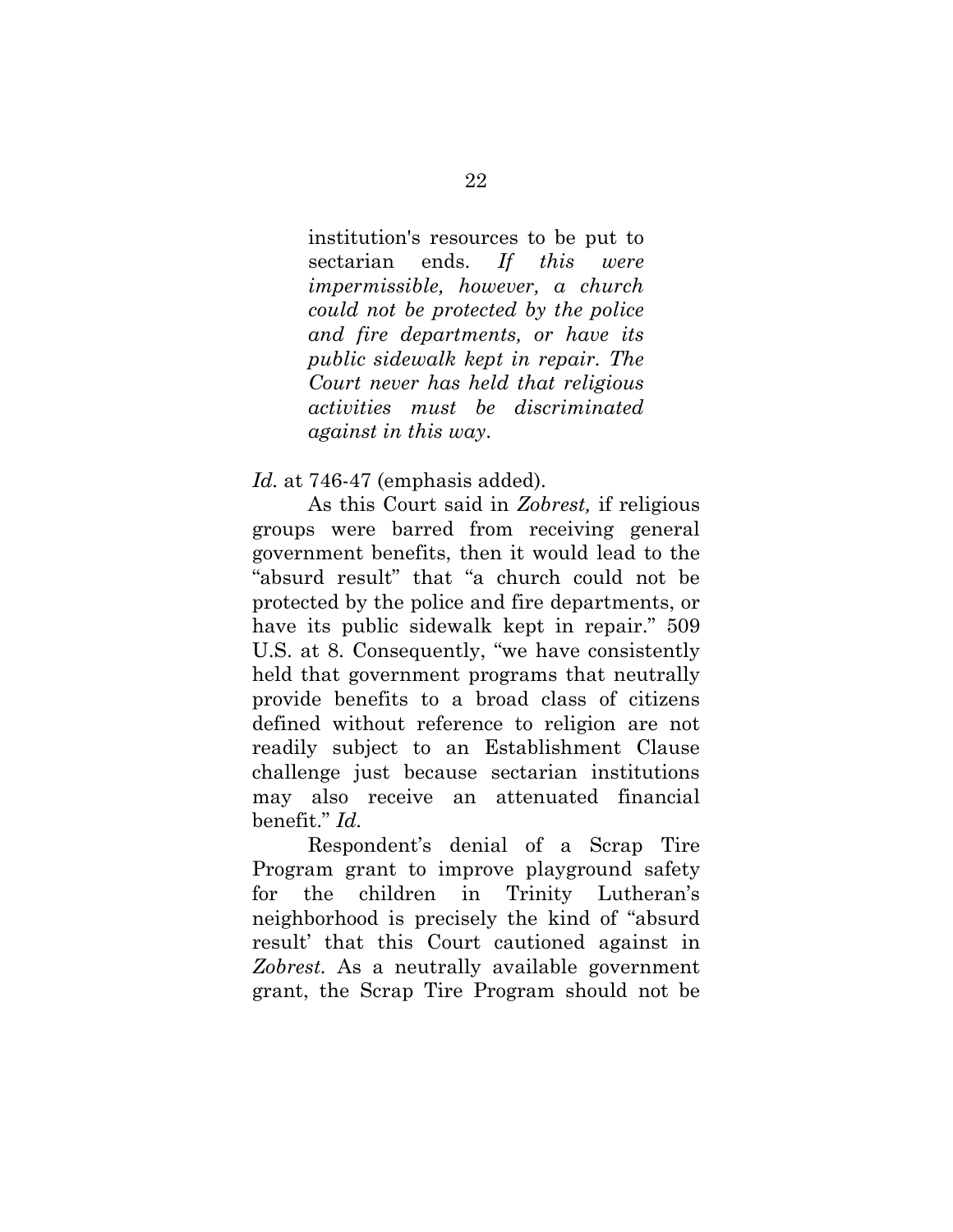denied to groups such as Trinity Lutheran merely because its playground is owned by a church.

**II. PROVIDING TRINITY LUTHERAN EQUAL ACCESS TO NEUTRALLY AVAILABLE GRANT FUNDS WILL COMPORT WITH THIS COURT'S FREE SPEECH JURISPRUDENCE AND PREVENT IMPERMISSIBLE DISCRIMINATION ON THE BASIS OF RELIGION.** 

## **A. Applying An Equal Access Paradigm Would Promote Religious Neutrality.**

Implicit in this Court's decisions upholding faith-based organizations' participation in neutrally available government benefits is the concept that equal access shows neutrality toward religion. In each of the cases, this Court found that the First Amendment was not offended when religious organizations received government-funded support on the same terms and conditions as did state-run or secular organizations. *See e.g., Zobrest,* 509 U.S. at 8. In fact, this Court has said that excluding religious organizations from such neutrally available benefits actually discriminates against religion in a way that violates the Constitution. *Mitchell v. Helms*,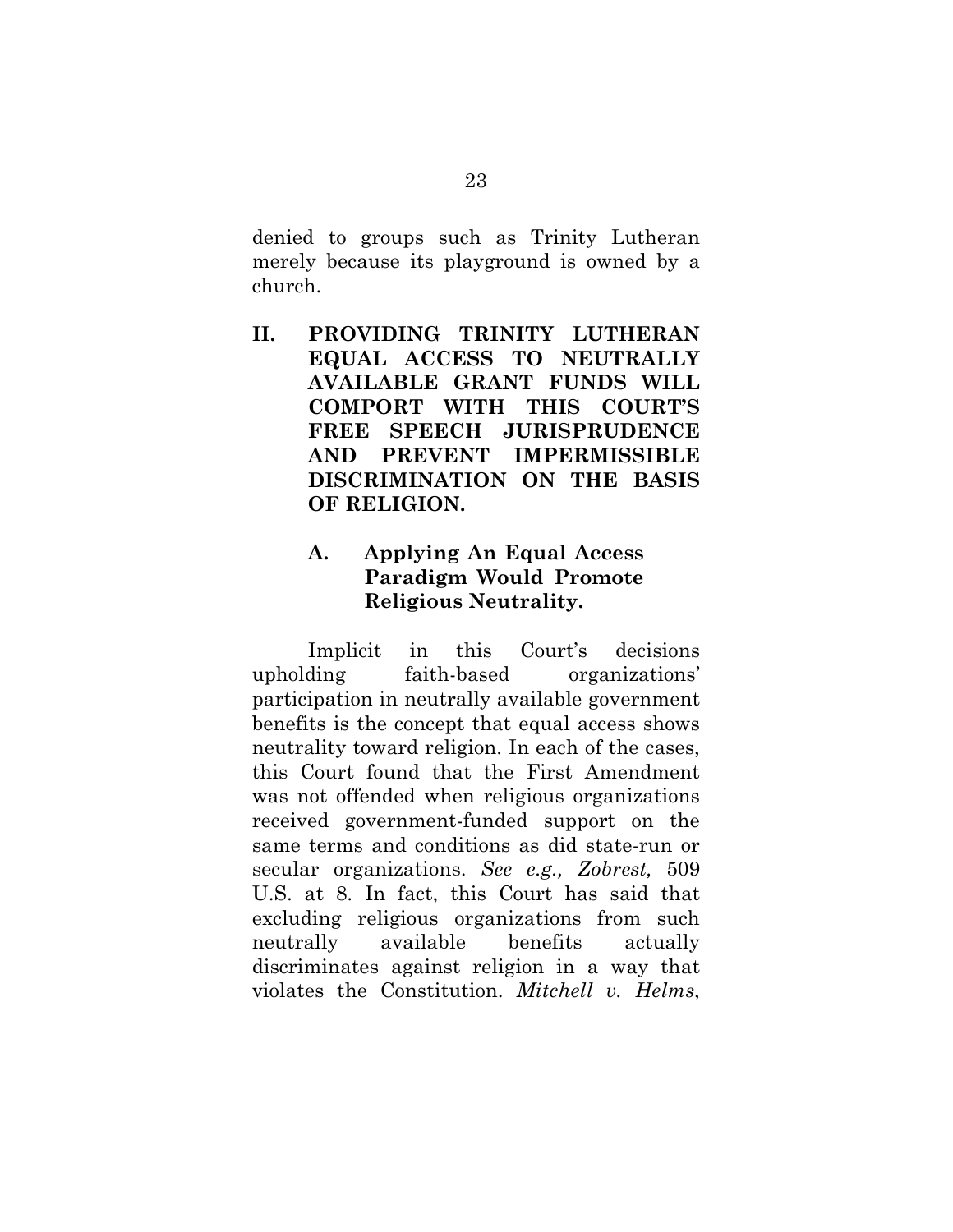530 U.S. 793, 827-29 (2000). Such exclusions are "born of bigotry" and "should be buried now." *Id.*

This Court's decisions rejecting religiously-based discrimination against faithbased organizations in the free speech context should be equally applied in Free Exercise challenges because equal access to government facilities is analogous to the neutrality required in government funding cases. As one commentator noted:

> Although *Good News Club[11](#page-30-0)* and *Rosenberger[12](#page-30-1)* analyzed the legality of the discrimination under the Free Speech Clause, the discriminatory character of the exclusions also raises Free Exercise concerns. Specifically, denying funding to a "Christ-centered" education in this context, as required under a broad exclusion, constitutes religious discrimination and violates the neutrality required by the Free Exercise Clause.<sup>[13](#page-30-2)</sup>

<span id="page-30-0"></span><sup>11</sup> *Good News Club v. Milford Cent. Sch*., 533 U.S. 98, 114 (2001).

<span id="page-30-1"></span><sup>12</sup> *Rosenberger v. Rector & Visitors of Univ. of Virginia,* 515 U.S. 819, 839-40 (1995)

<span id="page-30-2"></span><sup>13</sup> Stuart J. Lark, *Equal Treatment for Religious Expression After Colorado Christian*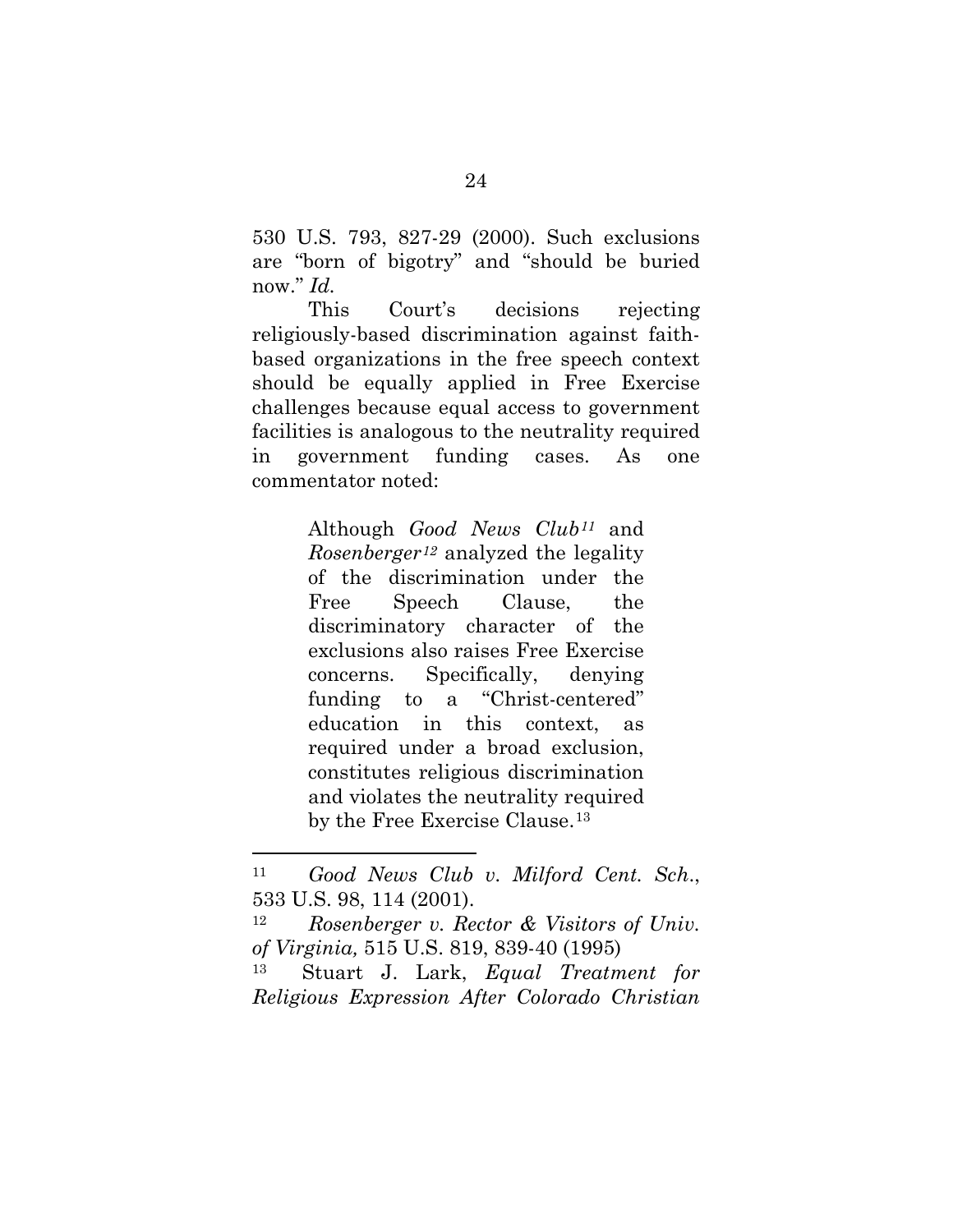In the words of constitutional scholar Eugene Volokh:

> Equality rings truer to our notions of the government's proper role with regard to religion than does discrimination. The Constitution bars the "establishment of religion," and treating everyone the same without regard to religion is hard to see as "establishing" anything- except equality.[14](#page-31-0)

The Establishment Clause does not permit government preferences for religion. *Larson v. Valente*, 456 U.S. 228, 244 (1982). However,

> equal treatment of religious and nonreligious people and institutions is perfectly fine, and such equal treatment maintains the separation of church and state by keeping the government scrupulously separate from people's decisions about religion.

 $\overline{\phantom{a}}$ 

<span id="page-31-0"></span><sup>14</sup> Eugene Volokh, *Equal Treatment Is Not Establishment*, 13 NOTRE DAME J.L. ETHICS & PUB. POL'Y 341, 345 (1999).

*University v. Weaver*, 10 ENGAGE: J. FEDERALIST SOC'Y PRAC. GROUPS 121, 125 (2009).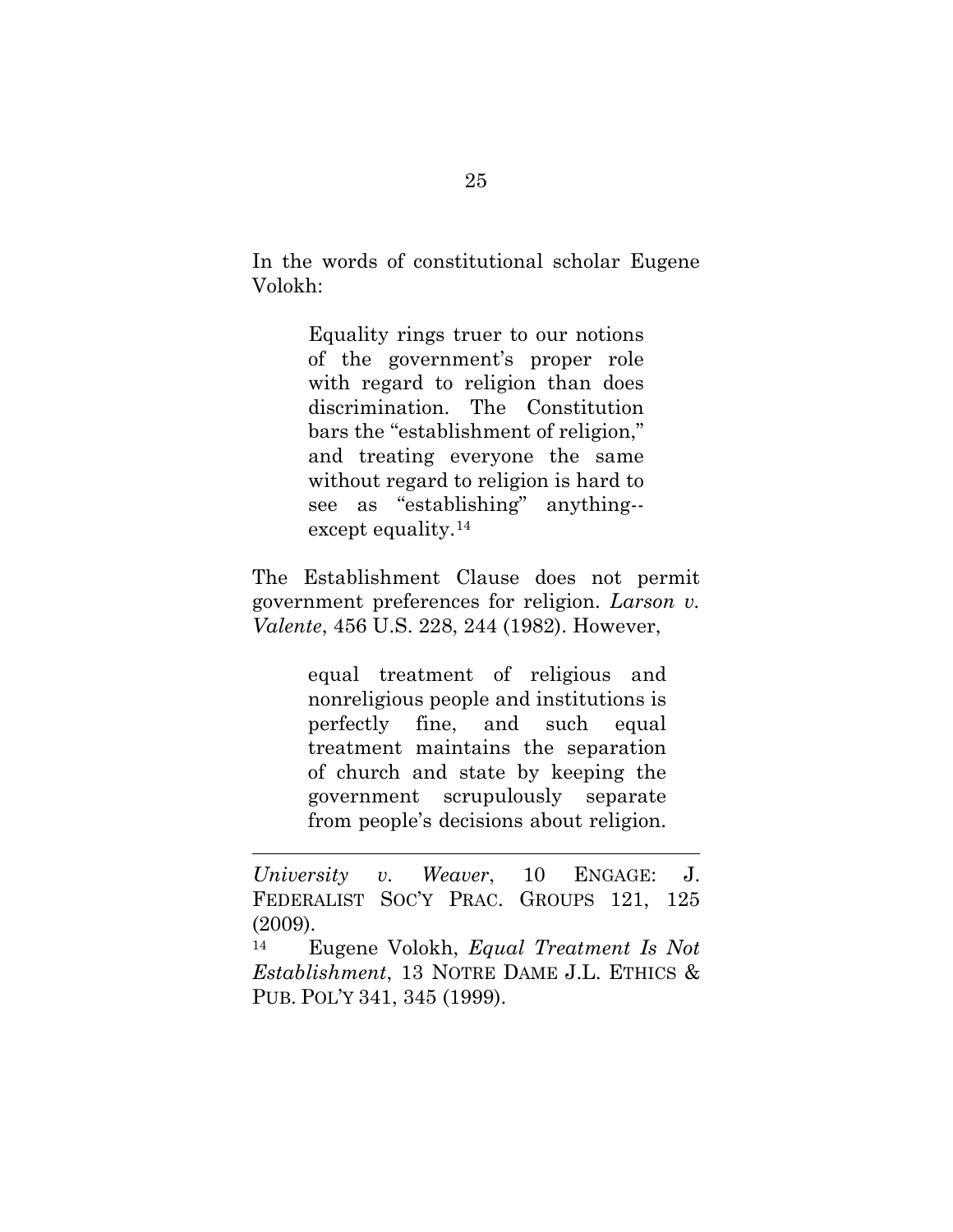The government facilitates a particular sort of behavior (whether it be university education, charitable giving, or K-12 education) *[or in this case, operating a child care center and playground]* without any concern about whether the behavior is religious or not.[15](#page-32-0)

Providing support to a religious organization on an equal basis with similar non-religious organizations is consistent with the First Amendment since, "the government is not in any way 'mak[ing] adherence to a religion relevant to a person's standing in the political community.'"[16](#page-32-1) Such equal treatment also comports with the Founders' view of the meaning of the Establishment Clause, *i.e.*, that it was aimed at preventing government preference for religion, not inclusion in neutral benefit programs.[17](#page-32-2) James Madison wrote his *Remonstrance Against Religious Assessments* to oppose a bill that would have accorded preferential governmental funding for "Teachers of the Christian Religion," which Madison said "violate[d] that equality which

<span id="page-32-0"></span><sup>15</sup> Id.

<span id="page-32-1"></span><sup>16</sup> *Id.* (citing *Wallace v. Jaffree*, 472 U.S. 38, 69 (1985) (O'Connor, J., concurring in the judgment)).

<span id="page-32-2"></span><sup>17</sup> *Id.* at 351.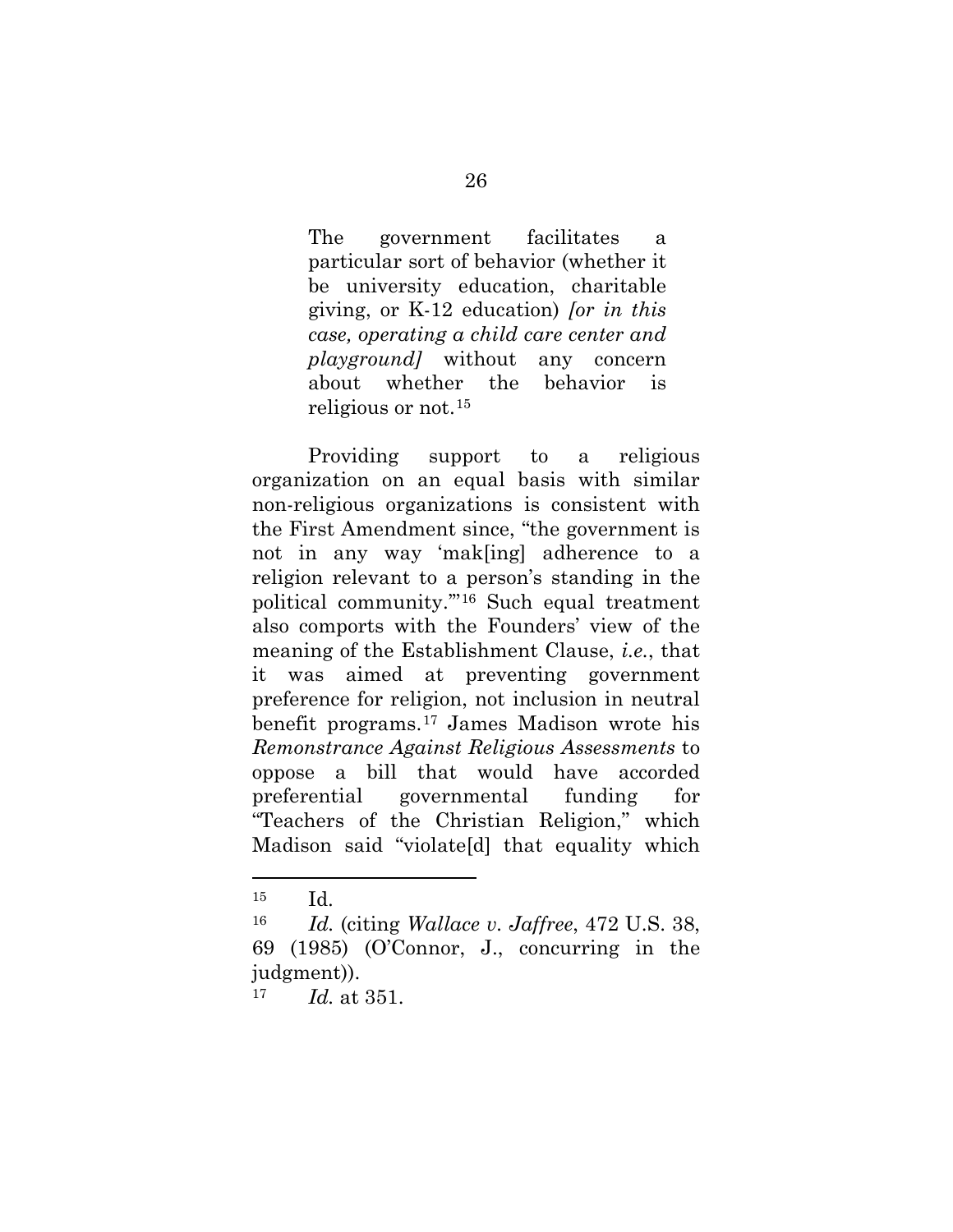ought to be the basis of every law."[18](#page-33-0) By contrast, including a religious organization in a funding program will foster the equality that ought to be the basis of every law.

Applying an equal access paradigm in the Free Exercise context recognizes a critical component underlying the protections described throughout the Bill of Rights, *i.e.,*  protection from impermissible discrimination.[19](#page-33-1)

> The Free Exercise Clause is generally and properly understood as barring discrimination against religion. The Free Speech Clause is generally and properly understood as barring discrimination against religious speech, a constraint that fits well into the general principle that free speech means no government discrimination based on viewpoint (or often even content). The Equal Protection Clause asserts that certain traits, including religion and, I believe, religiosity, should not be bases for governmental classifications. [20](#page-33-2)

<span id="page-33-0"></span><sup>18</sup> *Id.*

- <span id="page-33-1"></span><sup>19</sup> *Id.* at 365.
- <span id="page-33-2"></span>20 *Id*. at 371-72.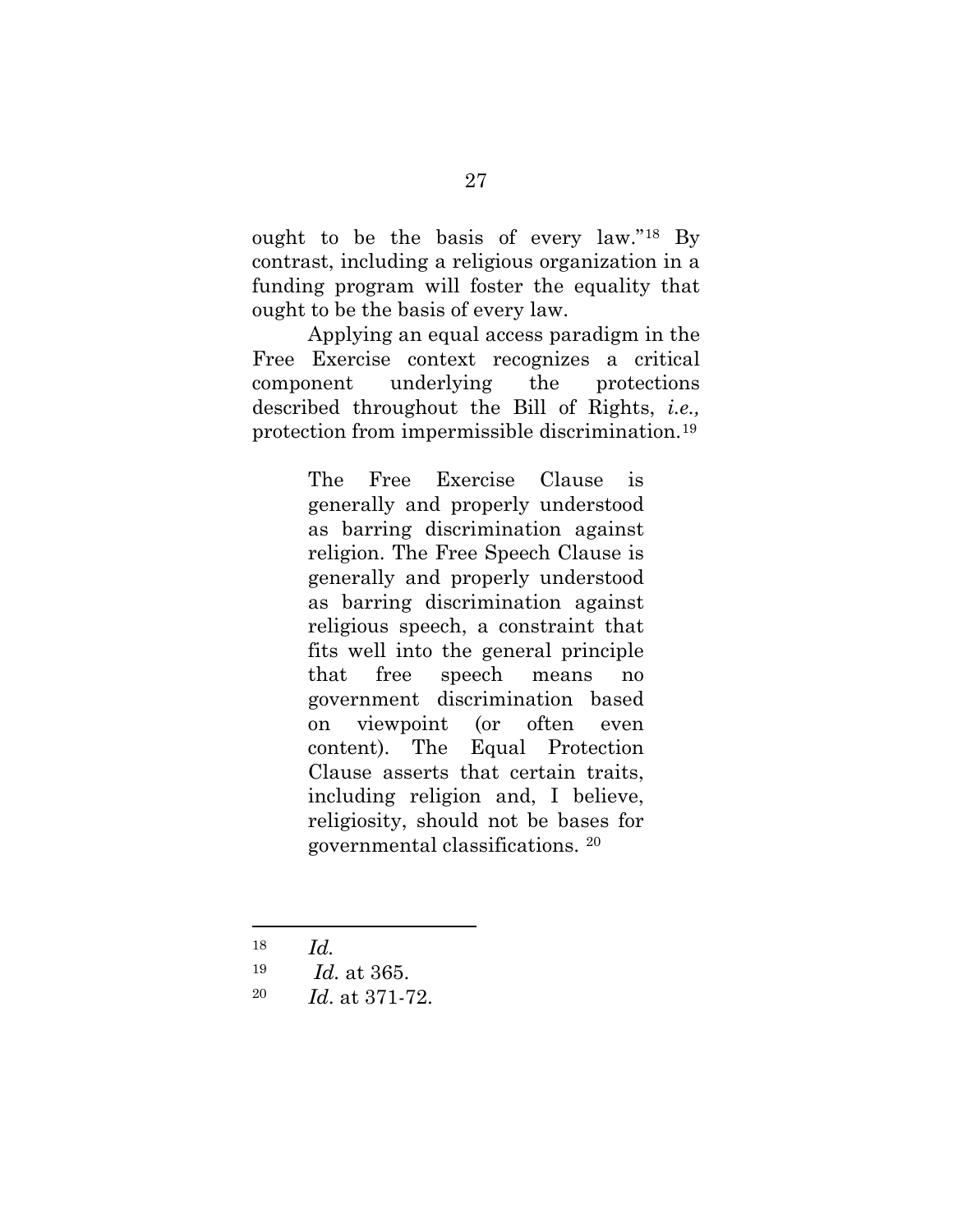Therefore, just as the Free Speech clause condemns the exclusion of religious organizations from public fora as impermissible viewpoint discrimination, so too should the Free Exercise clause condemn the exclusion of religious organizations from neutral government grant programs as impermissible discrimination on the basis of religion.<sup>[21](#page-34-0)</sup>

> Whereas the state establishes a public forum under the Free Speech Clause to facilitate private speech within the confines of the subsidized program, an equivalent concept under the Free Exercise Clause would apply to those instances in which the government facilitates private action within the confines of the subsidized program.[22](#page-34-1)

Applying the equal access paradigm to Free Exercise challenges creates a familiar framework for determining when exclusion of a religious organization from a government program constitutes religion-based

<span id="page-34-1"></span><span id="page-34-0"></span><sup>21</sup> John P. Scully, *Unifying The First Amendment: Free Exercise, The Provision Of Subsidies, And A Public Forum Equivalent*, 54 DEPAUL L. REV. 157, 185 (2004). <sup>22</sup> *Id.*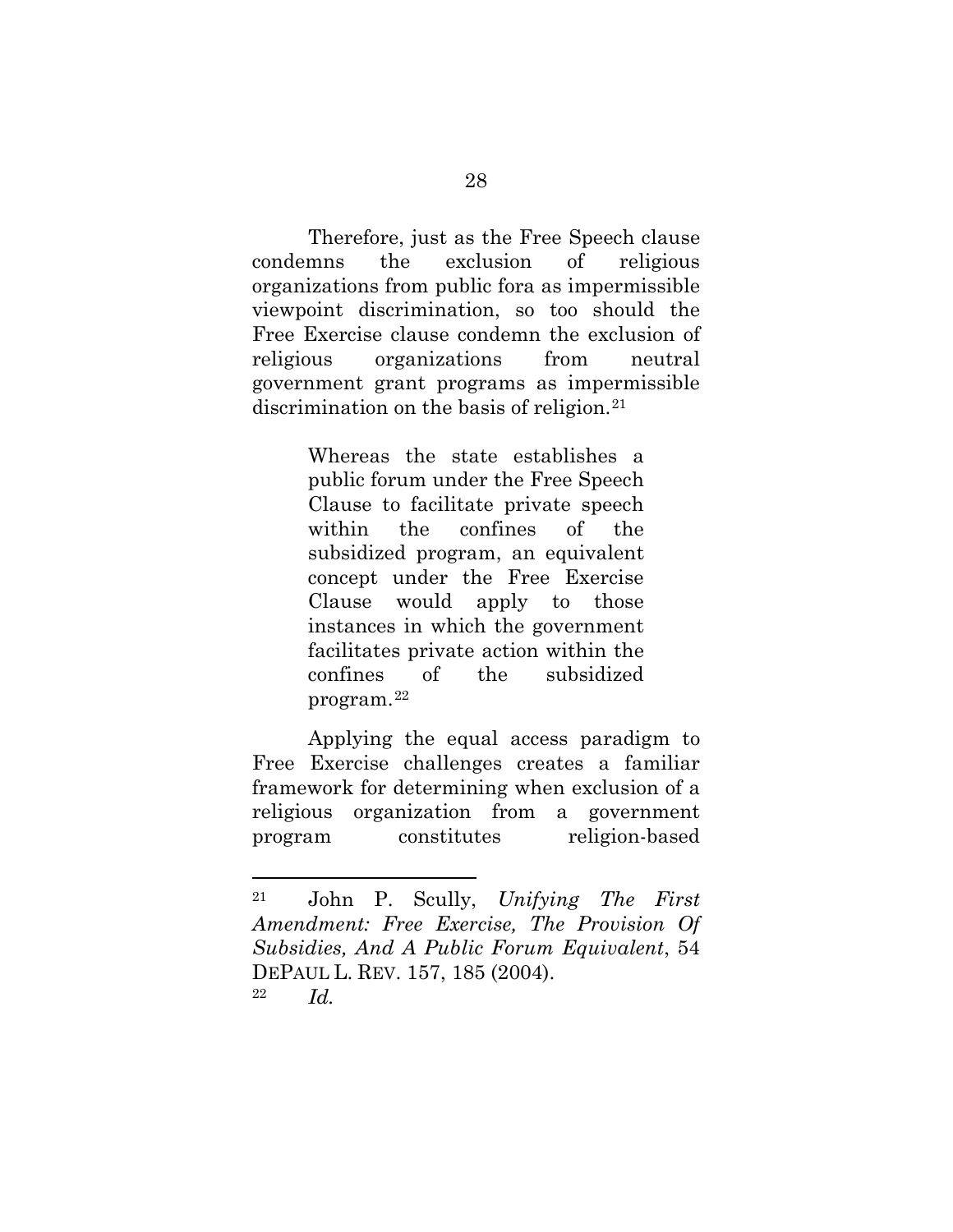discrimination in violation of the Free Exercise clause.[23](#page-35-0) Under this framework, the state can limit participation to organizations and activities that comport with the overall purpose of the government program, but cannot exclude organizations that engage in the activities served by the program merely because they happen to be religious.<sup>[24](#page-35-1)</sup> In other words, "[a]s public forums in free speech case law must be viewpoint neutral, any analogous concept under the Free Exercise Clause would necessarily demand neutrality with regard to religion."[25](#page-35-2)

> **B. Protection From Government Hostility Toward Religion Is Critical In Free Exercise Analysis.**

Just as viewpoint neutrality is critical to Free Speech analysis, religious neutrality is at the heart of this Court's Free Exercise jurisprudence, which emphasizes that the government may not "impose special disabilities on the basis of religious views or religious status." *Employment Div., Dept. of Human Resources of Oregon v. Smith*, 494 U.S.

- <span id="page-35-0"></span><sup>23</sup> *Id.* at 186.
- <span id="page-35-1"></span><sup>24</sup> *Id.*

 $\overline{\phantom{a}}$ 

<span id="page-35-2"></span><sup>25</sup> *Id.* at 187.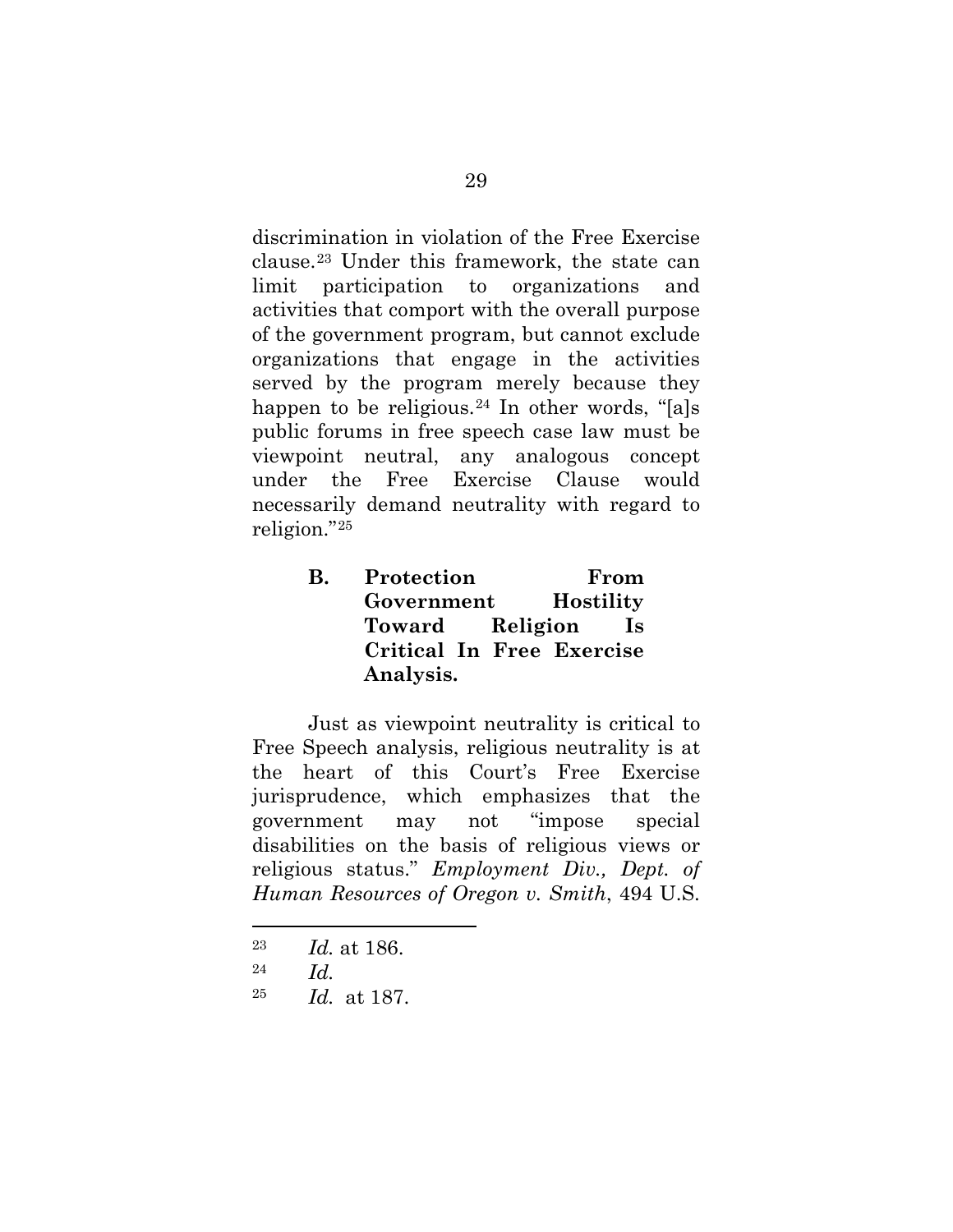872, 877 (1990). "Free exercise of religion" encompasses more than just religious beliefs and professions of faith, but also includes physical acts such as gathering for worship, abstaining from certain foods, or abstaining from certain modes of transportation. *Id.* Or, in the case of Trinity Lutheran, the provision of educational and recreational facilities for the neighborhood. "It would be true, we think (though no case of ours has involved the point), that a State would be 'prohibiting the free exercise [of religion]' if it sought to ban such acts or abstentions only when they are engaged in for religious reasons, or only because of the religious belief that they display." *Id.*

That was the case in *Church of the Lukumi Babalu Aye, Inc*. *v. City of Hialeah*, 508 U.S. 520, 534 (1993), in which this Court concluded that an anti-animal cruelty ordinance violated the Free Exercise Clause. This Court found that the ordinance prohibited the killing of animals only in ways that corresponded to religious practices. *Id.* 

> At a minimum, the protections of the Free Exercise Clause pertain if the law at issue discriminates against some or all religious beliefs or regulates or prohibits conduct because it is undertaken for religious reasons.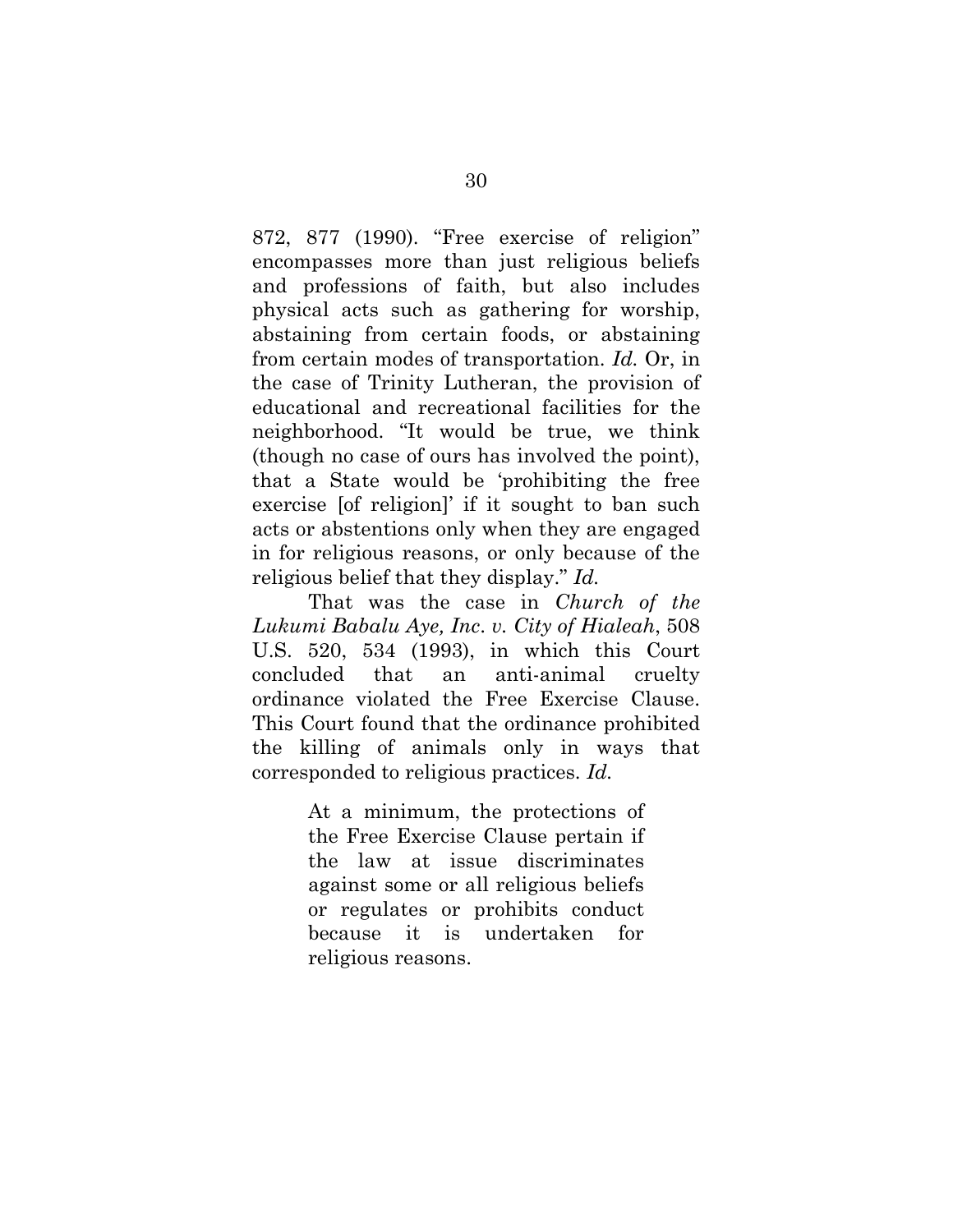*Id.* at 532. Even if, as was the case of the ordinance in *Lukumi*, the language is facially neutral, it will be invalidated under the Free Exercise clause if it targets religious conduct for disfavored treatment. *Id.* at 534. "The Court must survey meticulously the circumstances of governmental categories to eliminate, as it were, religious gerrymanders." *Id.* "The Free Exercise Clause protects against governmental hostility which is masked, as well as overt." *Id.*

| C. | Protection                   | From             |
|----|------------------------------|------------------|
|    | Government                   | <b>Hostility</b> |
|    | <b>Toward</b>                | Religious        |
|    | Viewpoint Is Integral To     |                  |
|    | <b>Free Speech Analysis.</b> |                  |

Protection from government hostility toward religious organizations is also at the heart of this Court's Free Speech decisions invalidating state actions excluding religious organizations from public fora. *Lamb's Chapel v. Ctr. Moriches Union Free Sch. Dist*., 508 U.S. 384, 393-94 (1993); *Rosenberger v. Rector & Visitors of Univ. of Virginia*, 515 U.S. 819, 830 (1995); *Good News Club v. Milford Cent. Sch.,* 533 U.S. 98, 114 (2001). These precedents provide further support for overturning the Eighth Circuit's decision as improperly sanctioning Respondent's impermissible discrimination against Trinity Lutheran on the basis of religion.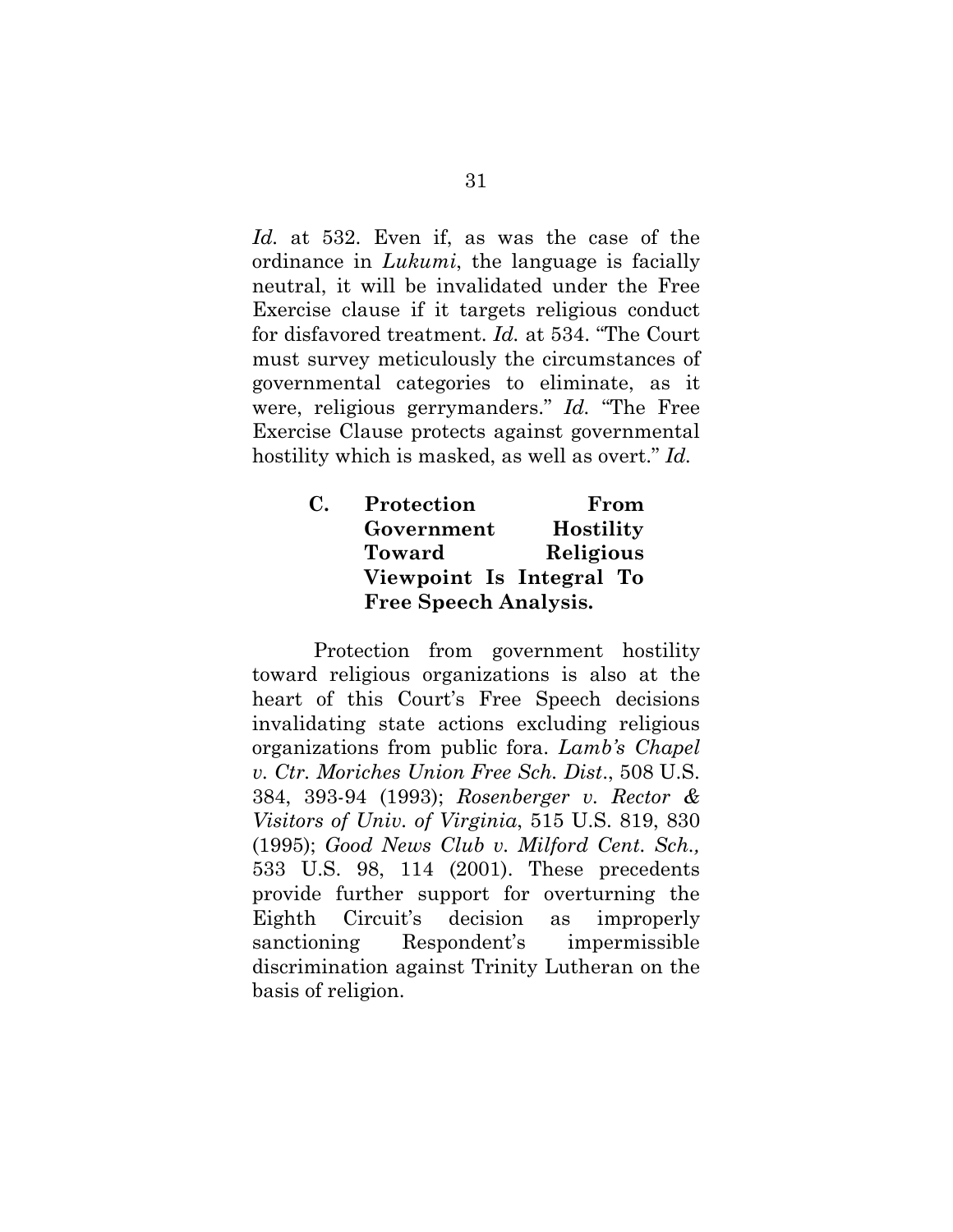In *Lamb's Chapel*, this Court concluded that the school district had violated the First Amendment when it excluded a churchsponsored film on family values from use of school buildings after hours because the film dealt with the issue from a religious viewpoint. 508 U.S. at 393. The Court found that showing a film about child rearing and family values would be a permissible use of school buildings for social or civic purposes, but because the film presented that subject matter from a religious perspective it was disallowed. *Id.* at 393-94.

> In our view, denial on that basis was plainly invalid under our holding in *Cornelius* [*v. NAACP Legal Defense & Education Fund*]…473 U.S. [788,] 806  $[(1985)]...$ that "[a]lthough a speaker may be excluded from a non-public forum if he wishes to address a topic not encompassed within the purpose of the forum ... or if he is not a member of the class of speakers for whose especial benefit the forum was created ..., the government violates the First Amendment when it denies access to a speaker solely to suppress the point of view he espouses on an otherwise includible subject."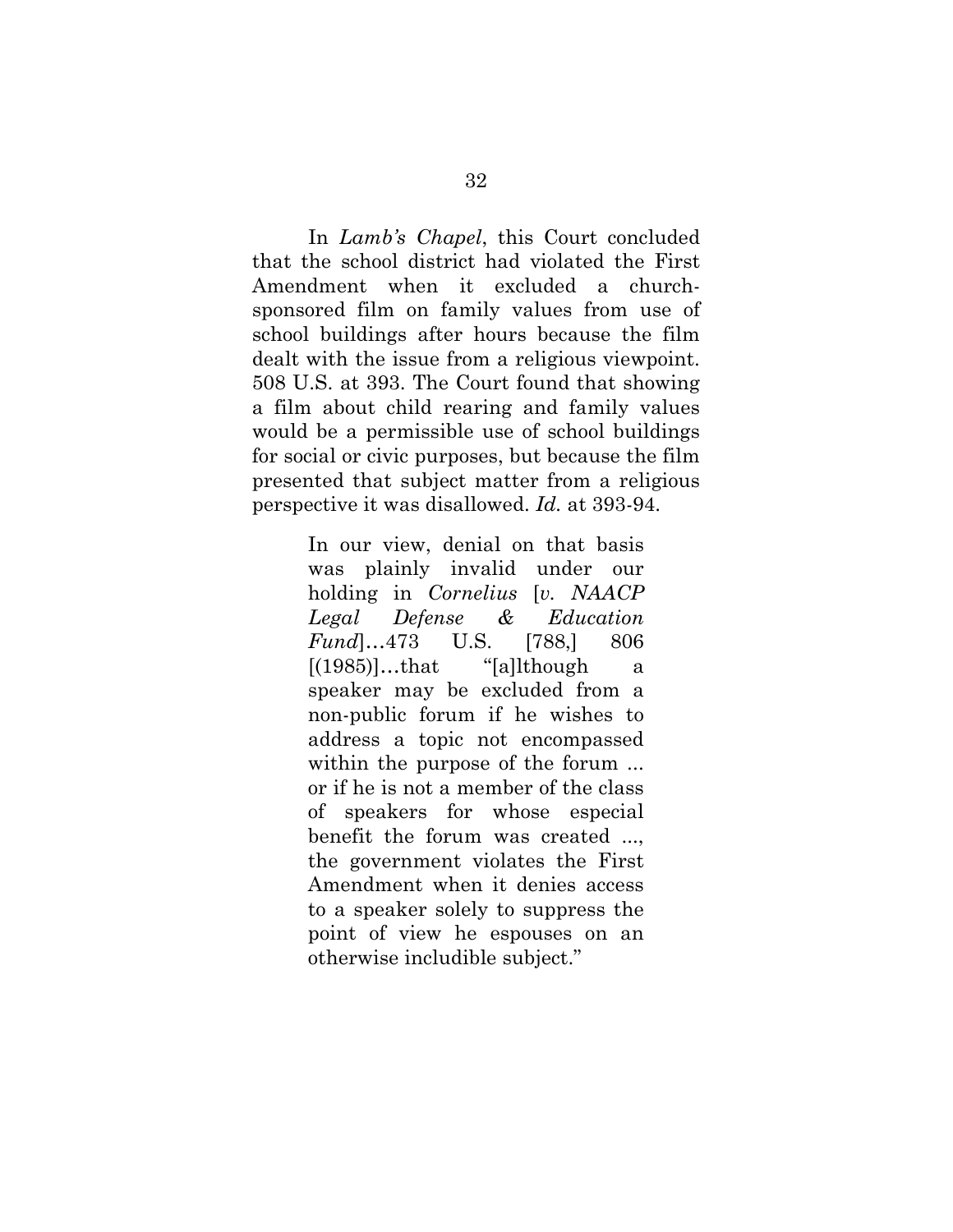*Id.* at 394. "The principle that has emerged from our cases 'is that the First Amendment forbids the government to regulate speech in ways that favor some viewpoints or ideas at the expense of others.'" *Id.* (citing *City Council of Los Angeles v. Taxpayers for Vincent*, 466 U.S. 789, 804, (1984)). "That principle applies in the circumstances of this case." *Id.* 

As Respondent does here, the school district in *Lamb's Chapel* claimed that it was justified in excluding the film because permitting the showing would violate the Establishment Clause. *Id.* at 395. This Court rejected the claim.

> The posited fears of an Establishment Clause violation are unfounded. The showing of this film series would not have been during school hours, would not have been sponsored by the school, and would have been open to the public, not just to church members. The District property had repeatedly been used by a wide variety of private organizations. Under these circumstances,… there would have been no realistic danger that the community would think that the District was endorsing religion or any particular creed, and any benefit to religion or to the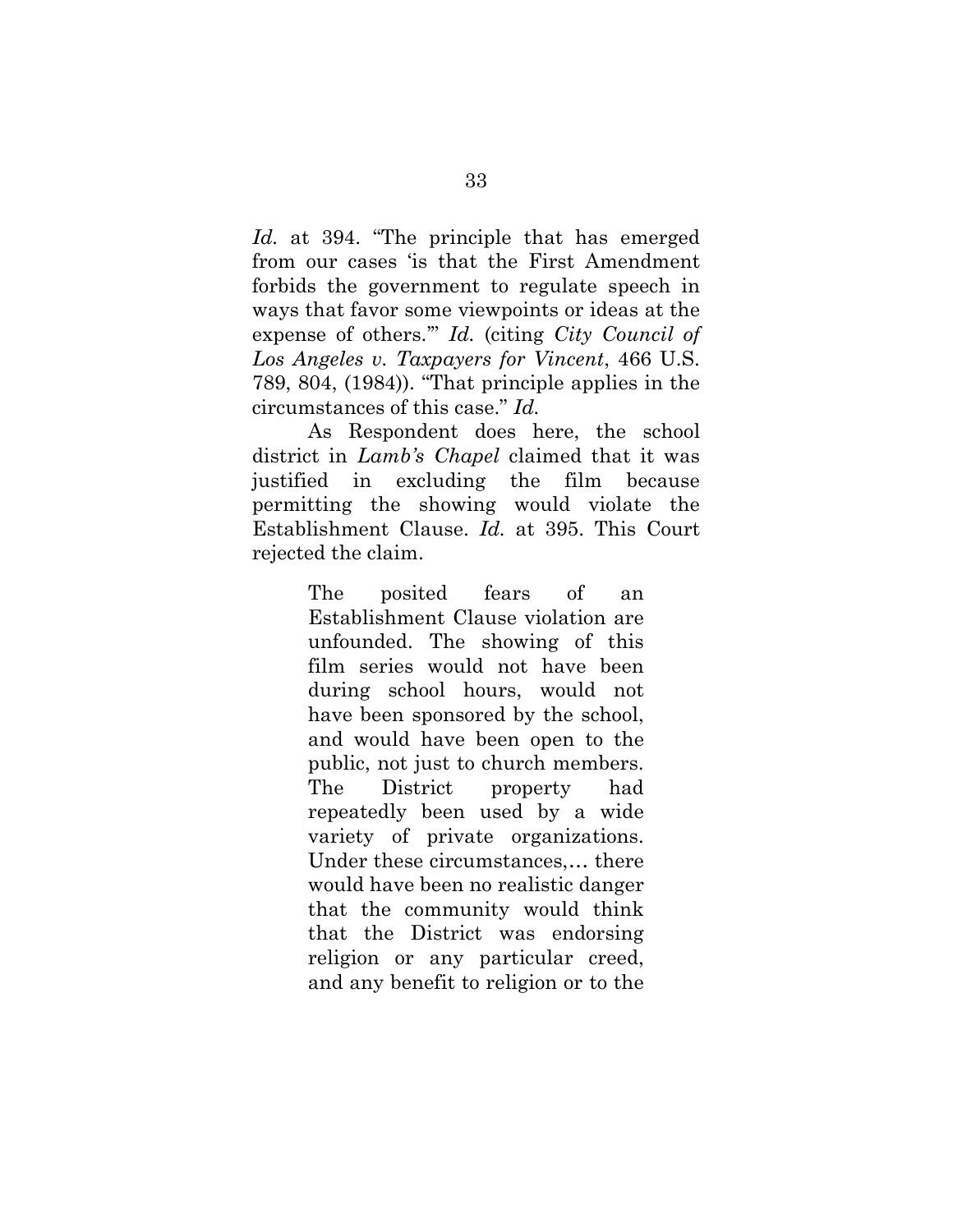Church would have been no more than incidental.

*Id.* at 395. The same is true here. Approving a Scrap Tire Program grant so that Trinity Lutheran's neighborhood playground could be resurfaced would not be viewed by the community as an endorsement of religion. All children in the community who use the playground would benefit from the safer surface. The fact that some of the children who benefit might be the children of church members would be incidental at best.

In *Rosenberger,* this Court similarly rejected an Establishment Clause defense raised by the University of Virginia as justification for its denial of student activity funds for a religious student newspaper. 515 U.S. 819, 839-40 (1995). This Court reiterated that in "enforcing the prohibition against laws respecting establishment of religion, we must 'be sure that we do not inadvertently prohibit [the government] from extending its general state law benefits to all its citizens without regard to their religious belief.'" *Id.* at 839 (citing *Everson*, 330 U.S. at 16). "We have held that the guarantee of neutrality is respected, not offended, when the government, following neutral criteria and evenhanded policies, extends benefits to recipients whose ideologies and viewpoints, including religious ones, are broad and diverse." *Id.* (citing *Witters,* 474 U.S.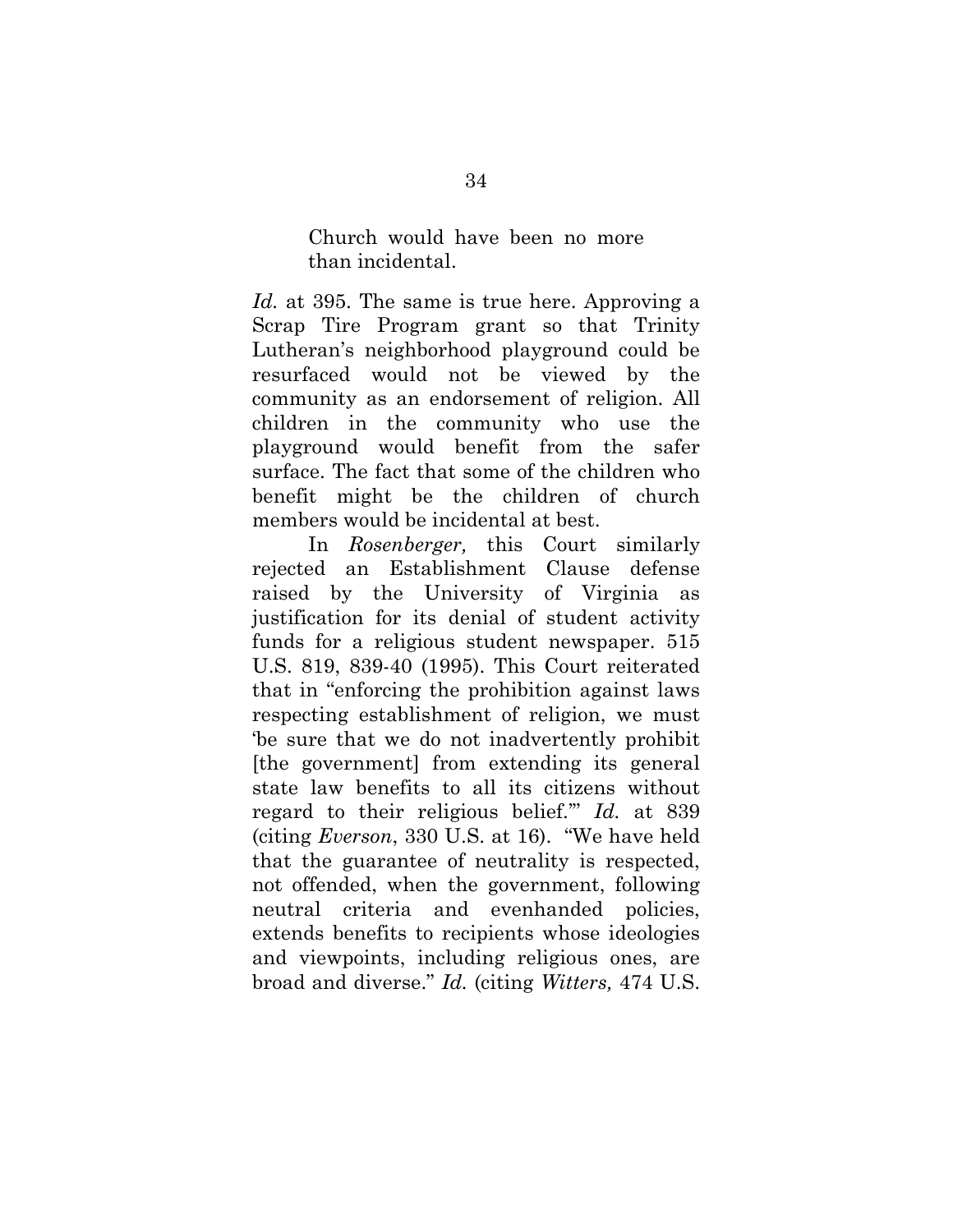at 487-88). "More than once have we rejected the position that the Establishment Clause even justifies, much less requires, a refusal to extend free speech rights to religious speakers who participate in broad-reaching government programs neutral in design" [such at the Scrap Tire Program at issue here]. *Id.* (citing *Lamb's Chapel*, 508 U.S. at 393-94).

As is true of the Scrap Tire Program, the governmental program at issue in *Rosenberger*  "is neutral toward religion." *Id.* at 840.

> There is no suggestion that the University created it to advance religion or adopted some ingenious device with the purpose of aiding a religious cause. The object of the SAF is to open a forum for speech and to support various student enterprises, including the publication of newspapers, in recognition of the diversity and creativity of student life.

*Id.* In *Rosenberger* the religiously themed student newspaper was one of 15 applicants for support for "student news, information, opinion, entertainment, or academic communications media groups." *Id.* The student organization "did not seek a subsidy because of its Christian editorial viewpoint; it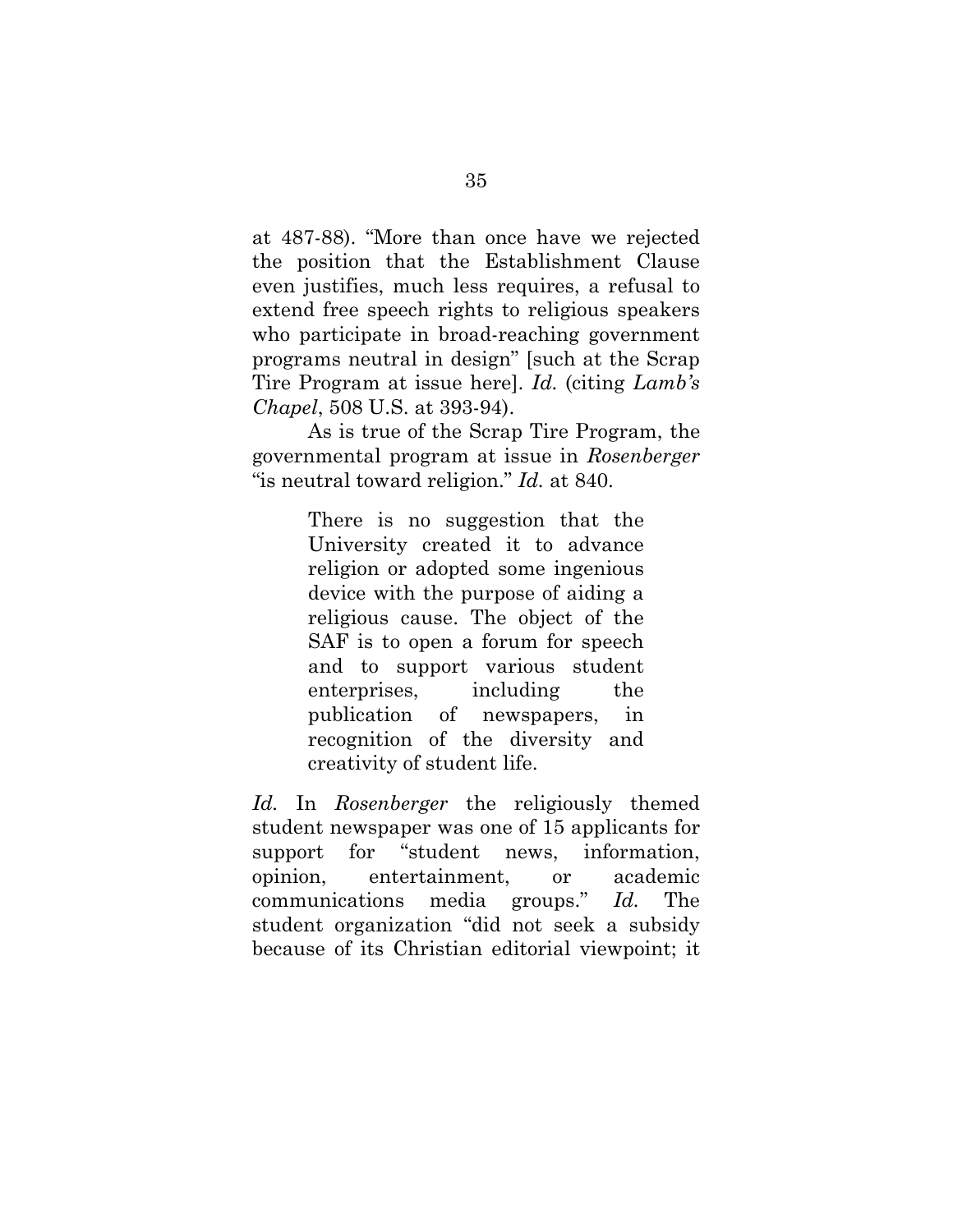sought funding as a student journal, which it was." *Id.*

Likewise, in this case, Trinity Lutheran is one of more than 40 applicants seeking grants for safety improvements to playgrounds. It was not seeking a subsidy because of its religious viewpoint, but because it has a playground available to the general public that is in need of resurfacing. As was true with the student publication in *Rosenberger*, Trinity Lutheran should not be excluded from the neutral funding program aimed at improving playground safety.

Citing *Rosenberger*, this Court similarly rejected exclusion of the Christian-based Good News Club from an elementary school's after hours program. *Good News Club,* 533 U.S. at 114.This Court reiterated that neutrality toward religion is key, and that state benefits will be upheld when they are offered to "a broad range of groups or persons without regard to their religion." *Id.* (citing *Mitchell*, 530 U.S. at 809). The Court said that the school district's "implication that granting access to the Club would do damage to the neutrality principle defies logic." *Id.* The "guarantee of neutrality is respected, not offended, when the government, following neutral criteria and evenhanded policies, extends benefits to recipients whose ideologies and viewpoints, including religious ones, are broad and diverse." *Id.* (citing *Rosenberger*, 515 U.S. at 839). "The Good News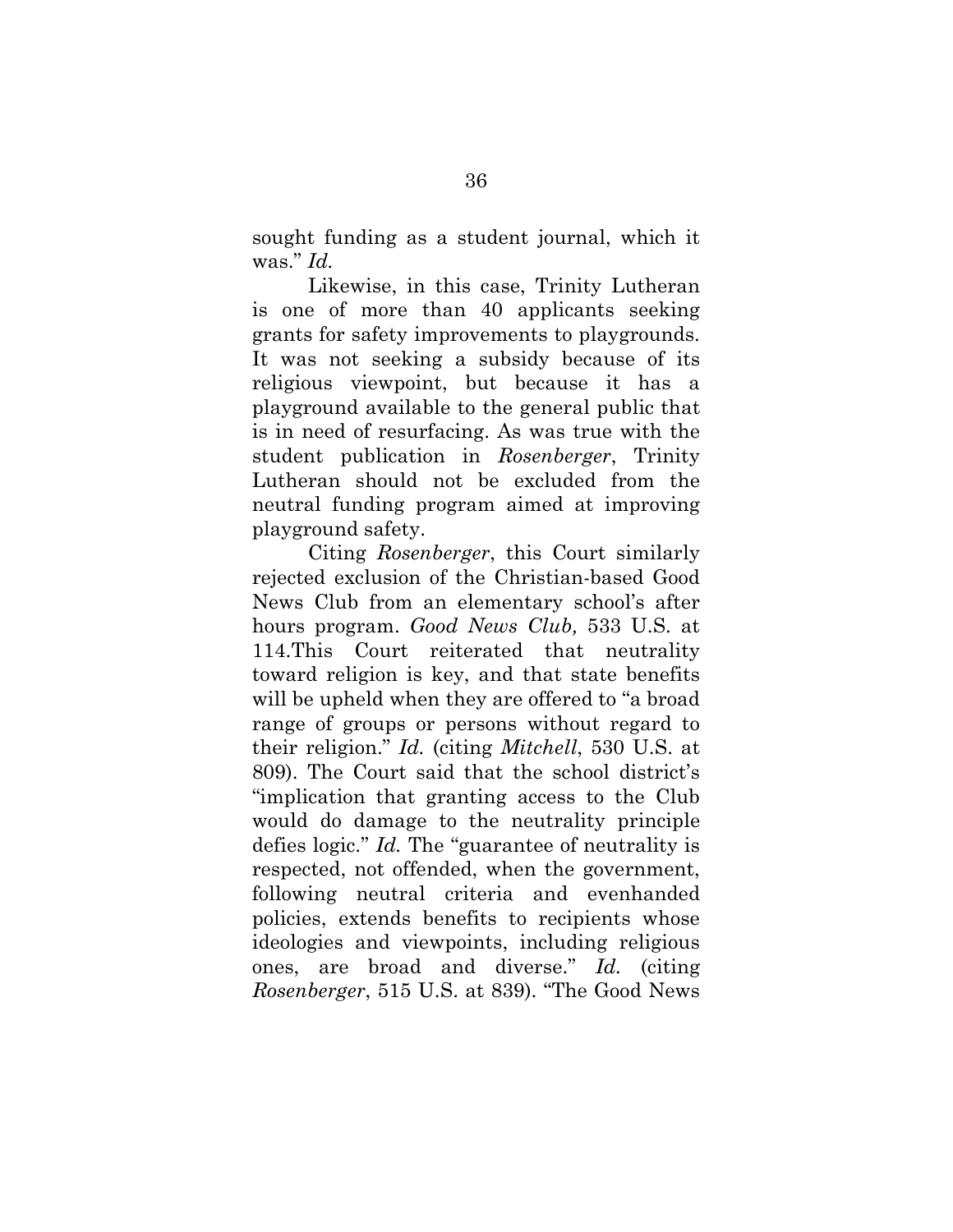Club seeks nothing more than to be treated neutrally and given access to speak about the same topics as are other groups." *Id.*

Likewise, here, Trinity Lutheran seeks nothing more than to be treated neutrally and given the opportunity to obtain funds to improve the safety of its playground, as have other nonprofit organizations. Excluding Trinity Lutheran from the Scrap Tire Program exhibits hostility toward religion that is contrary to the neutrality principle central to this Court's Free Exercise and Free Speech precedents.

This Court has recognized that the neutrality principles espoused in its Free Exercise and Free Speech precedents specifically limit the State of Missouri's interest in offering greater separation between church and state than is implied in the Establishment Clause. *Widmar v. Vincent*, 454 U.S. 263, 276 (1981). In *Widmar*, as in this case, the university attempted to justify its exclusion of a religious organization from a student activities forum by citing to the same exact state constitutional provision at issue in this case, *i.e.*, the "no government aid to religion" clause of the Missouri Constitution, Article I §7. *Id.* at 275.As Respondent does here, the university in *Widmar* argued that the state constitution required an even higher "wall of separation" between church and state than does the United State Constitution, thereby heightening the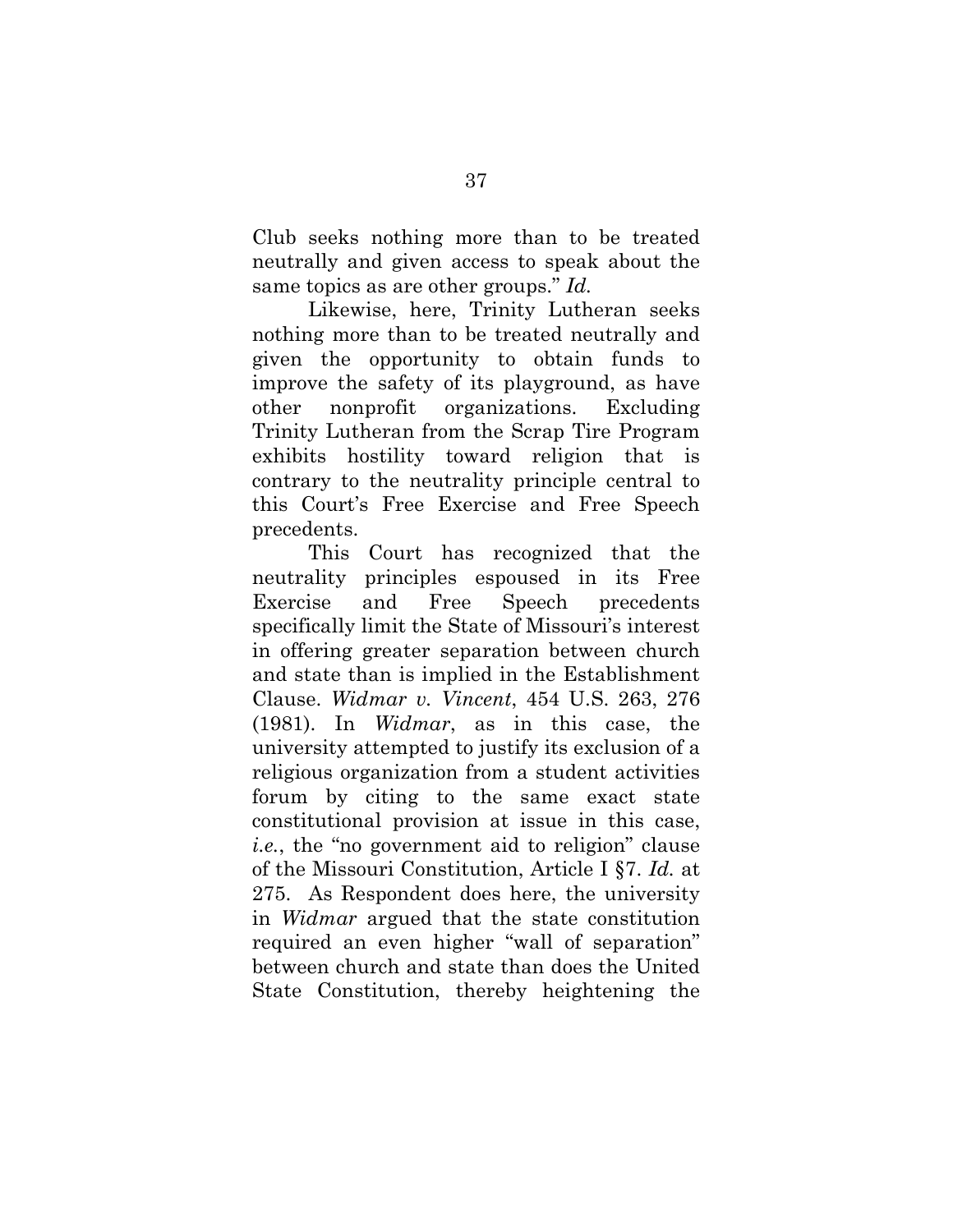state's compelling interest in avoiding an establishment of religion. *Id.* The Court rejected the claim without reaching the question of whether the state constitution could enact a greater separation than does the federal constitution. *Id.* Regardless of whether the state constitution can erect a "higher wall," its interest in avoiding establishment of religion is limited by the free exercise and free speech rights of the student organizations. *Id.* at 276. In light of the special solicitude given to those rights, "we are unable to recognize the State's interest as sufficiently 'compelling' to justify content-based discrimination against respondents' religious speech." *Id.*

In this case, the state's interest in avoiding an establishment of religion is even less compelling than in *Widmar* since Trinity Lutheran is not seeking to use grant funds for religious activities, but solely to resurface the playground that is used by all neighborhood children. The more attenuated connection between Trinity Lutheran's religious activities and the grant expenditures means an even lower likelihood that Respondent reasonably could be viewed as giving government money to aid religion. This Court should reject Respondent's attempt to use the state constitution to justify religious discrimination.